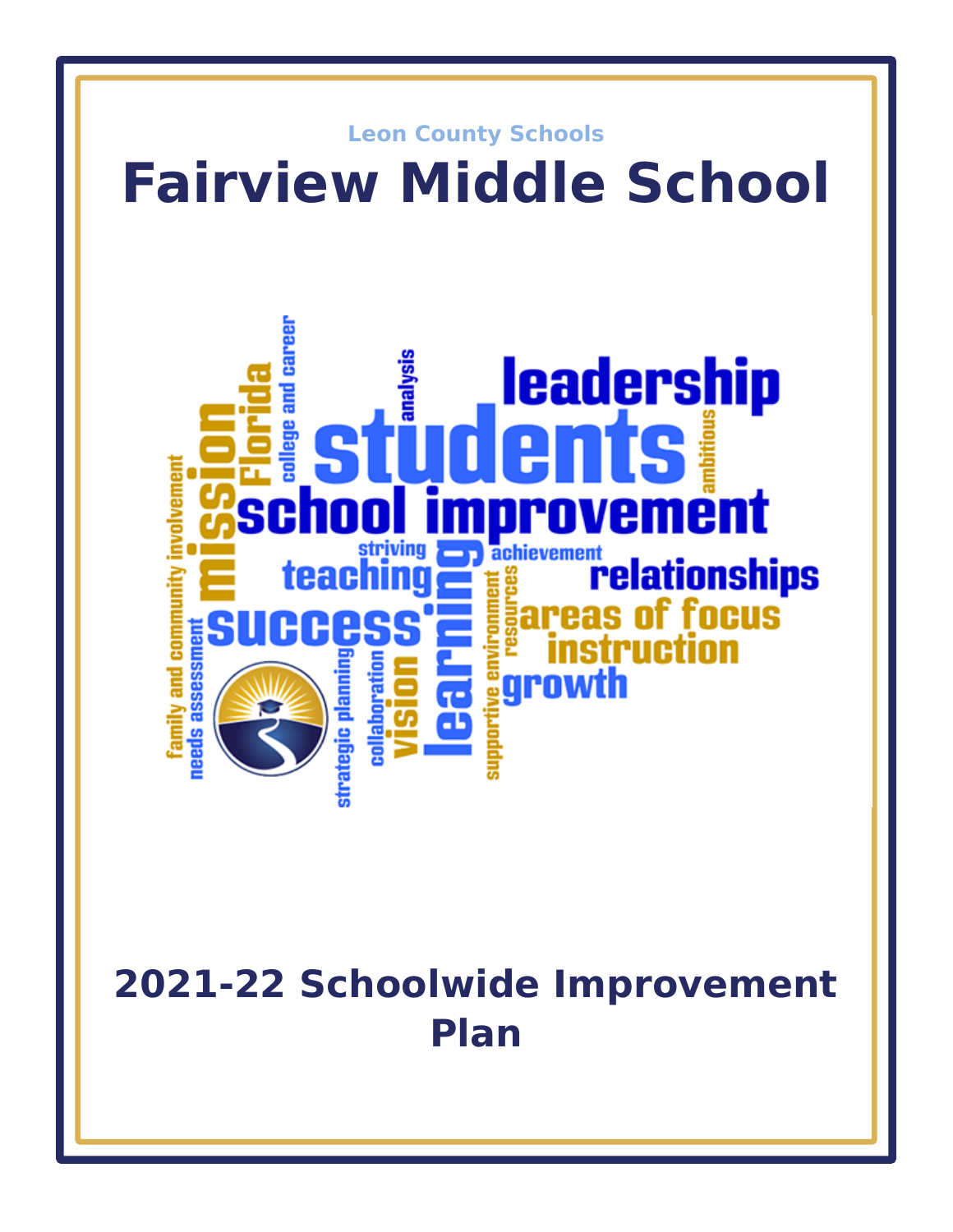# **Table of Contents**

| <b>School Demographics</b>                | 3  |
|-------------------------------------------|----|
| <b>Purpose and Outline of the SIP</b>     | 4  |
| <b>School Information</b>                 | 5  |
| <b>Needs Assessment</b>                   | 11 |
| <b>Planning for Improvement</b>           | 20 |
| <b>Positive Culture &amp; Environment</b> | 30 |
| <b>Budget to Support Goals</b>            | 31 |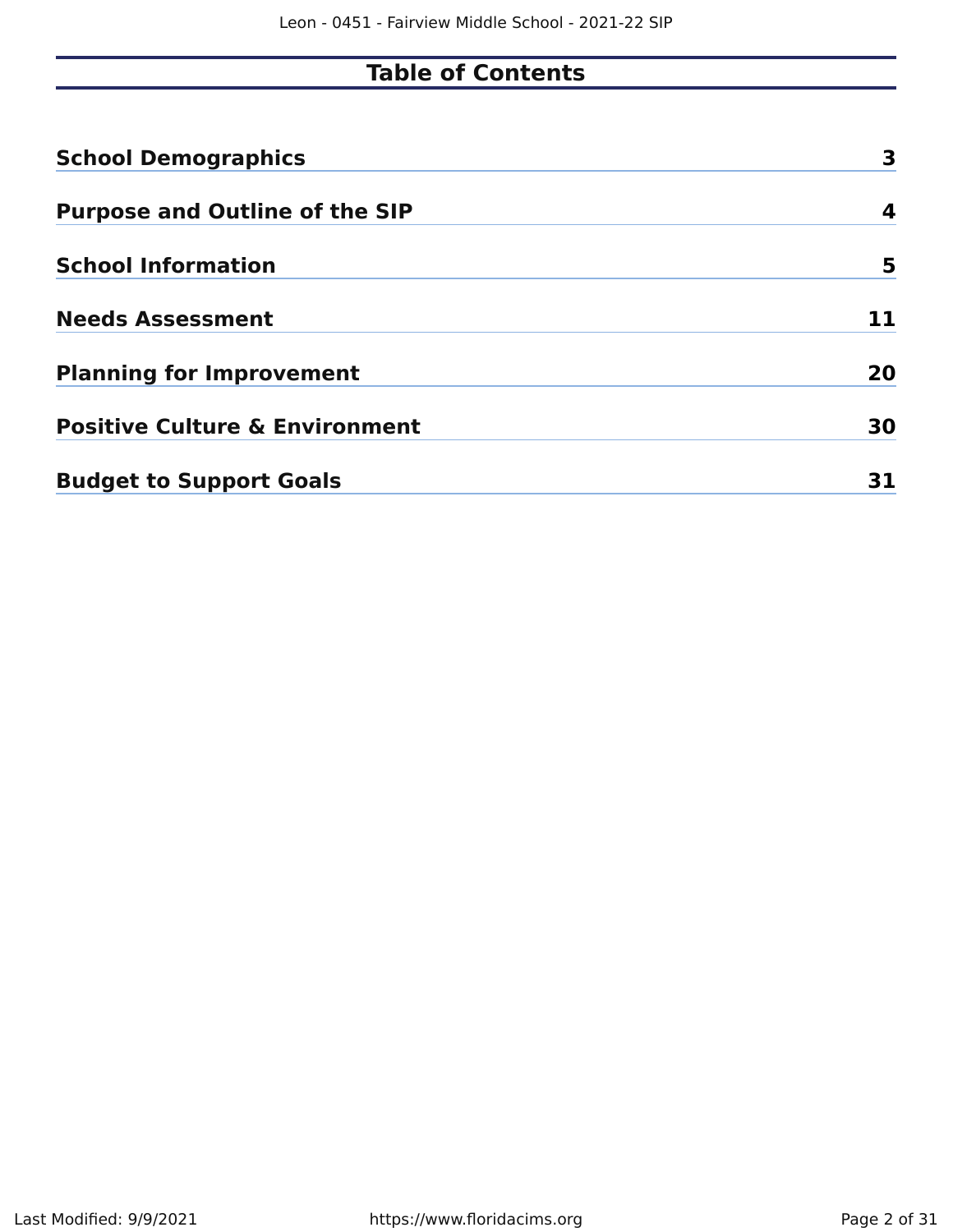Leon - 0451 - Fairview Middle School - 2021-22 SIP

# **Fairview Middle School**

3415 ZILLAH ST, Tallahassee, FL 32305

https://www.leonschools.net/fairview

<span id="page-2-0"></span>**Demographics**

## **Principal: Rusty Edwards** Start Date for this Principal: 7/1/2019

| <b>2019-20 Status</b><br>(per MSID File)                                                                                            | Active                                                                                                                                                                                                                                                                     |
|-------------------------------------------------------------------------------------------------------------------------------------|----------------------------------------------------------------------------------------------------------------------------------------------------------------------------------------------------------------------------------------------------------------------------|
| <b>School Type and Grades Served</b><br>(per MSID File)                                                                             | Middle School<br>$6 - 8$                                                                                                                                                                                                                                                   |
| <b>Primary Service Type</b><br>(per MSID File)                                                                                      | K-12 General Education                                                                                                                                                                                                                                                     |
| 2018-19 Title I School                                                                                                              | Yes                                                                                                                                                                                                                                                                        |
| 2018-19 Economically<br><b>Disadvantaged (FRL) Rate</b><br>(as reported on Survey 3)                                                | [Data Not Available]                                                                                                                                                                                                                                                       |
| 2018-19 ESSA Subgroups Represented<br>(subgroups with 10 or more students)<br>(subgroups in orange are below the federal threshold) | <b>Asian Students</b><br><b>Black/African American Students</b><br><b>Economically Disadvantaged Students</b><br><b>English Language Learners</b><br><b>Hispanic Students</b><br><b>Multiracial Students</b><br><b>Students With Disabilities</b><br><b>White Students</b> |
|                                                                                                                                     | 2018-19: B (54%)                                                                                                                                                                                                                                                           |
|                                                                                                                                     | 2017-18: C (51%)                                                                                                                                                                                                                                                           |
| <b>School Grades History</b>                                                                                                        | 2016-17: C (53%)                                                                                                                                                                                                                                                           |
|                                                                                                                                     | 2015-16: B $(56\%)$                                                                                                                                                                                                                                                        |
| 2019-20 School Improvement (SI) Information*                                                                                        |                                                                                                                                                                                                                                                                            |
| <b>SI Region</b>                                                                                                                    | Northwest                                                                                                                                                                                                                                                                  |
| <b>Regional Executive Director</b>                                                                                                  | <b>Rachel Heide</b>                                                                                                                                                                                                                                                        |
| <b>Turnaround Option/Cycle</b>                                                                                                      | N/A                                                                                                                                                                                                                                                                        |
| <b>Year</b>                                                                                                                         |                                                                                                                                                                                                                                                                            |
| <b>Support Tier</b>                                                                                                                 |                                                                                                                                                                                                                                                                            |
| <b>ESSA Status</b>                                                                                                                  | <b>TS&amp;I</b>                                                                                                                                                                                                                                                            |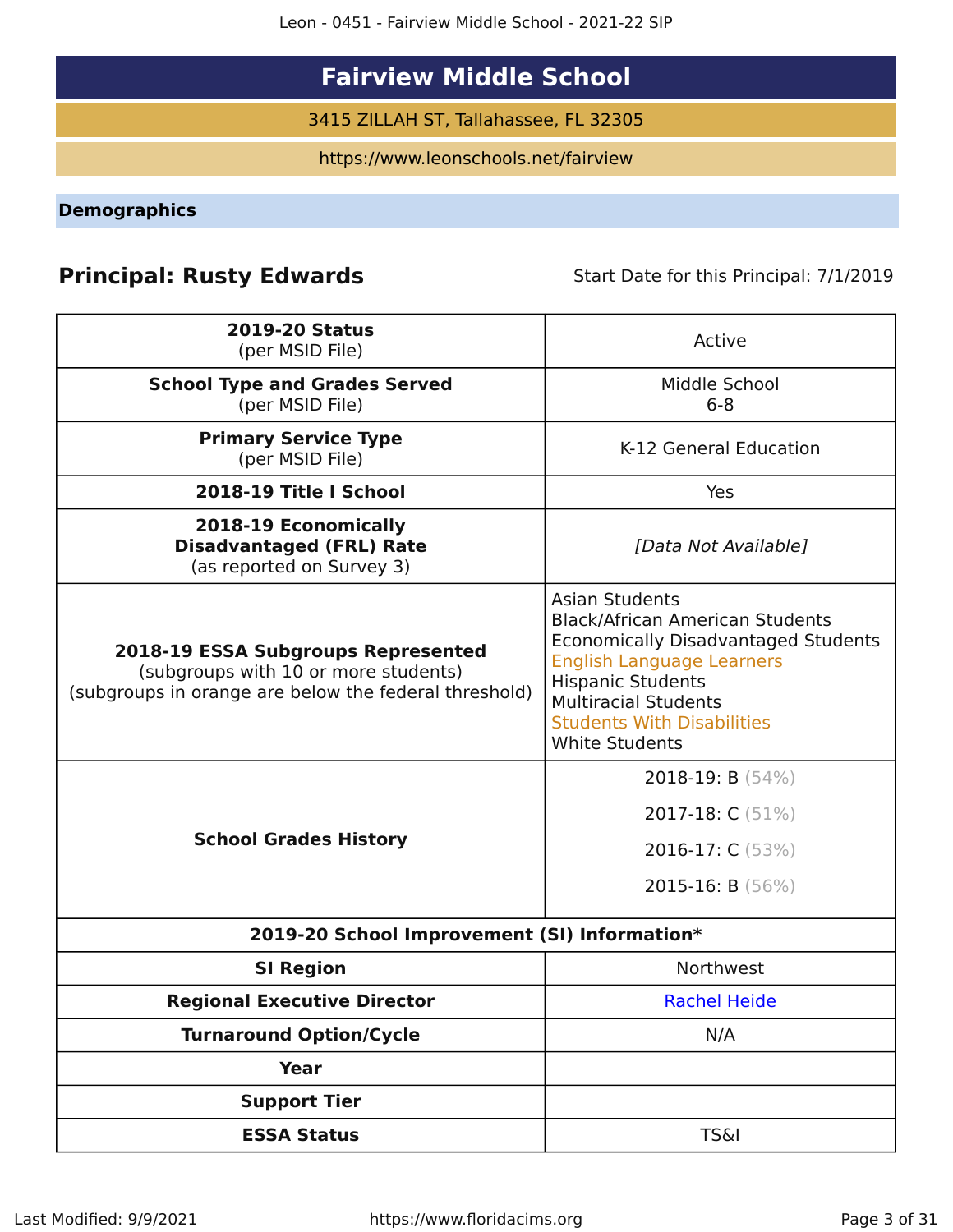\* As defined under Rule 6A-1.099811, Florida Administrative Code. For more information, [click](/downloads?category=da-forms) [here](/downloads?category=da-forms).

### **School Board Approval**

This plan is pending approval by the Leon County School Board.

### **SIP Authority**

Section 1001.42(18), Florida Statutes, requires district school boards to annually approve and require implementation of a Schoolwide Improvement Plan (SIP) for each school in the district that has a school grade of D or F. This plan is also a requirement for Targeted Support and Improvement (TS&I) and Comprehensive Support and Improvement (CS&I) schools pursuant to 1008.33 F.S. and the Every Student Succeeds Act (ESSA).

To be designated as TS&I, a school must have one or more ESSA subgroup(s) with a Federal Index below 41%. This plan shall be approved by the district. There are three ways a school can be designated as CS&I:

- 1. have a school grade of D or F
- 2. have a graduation rate of 67% or lower
- 3. have an overall Federal Index below 41%.

For these schools, the SIP shall be approved by the district as well as the Bureau of School Improvement.

The Florida Department of Education (FDOE) SIP template meets all statutory and rule requirements for traditional public schools and incorporates all components required for schools receiving Title I funds. This template is required by State Board of Education Rule 6A-1.099811, Florida Administrative Code, for all non-charter schools with a current grade of D or F, or a graduation rate 67% or less. Districts may opt to require a SIP using a template of its choosing for schools that do not fit the aforementioned conditions. This document was prepared by school and district leadership using the FDOE's school improvement planning web application located at [www.floridacims.org.](https://www.floridacims.org)

### <span id="page-3-0"></span>**Purpose and Outline of the SIP**

The SIP is intended to be the primary artifact used by every school with stakeholders to review data, set goals, create an action plan and monitor progress. The Florida Department of Education encourages schools to use the SIP as a "living document" by continually updating, refining and using the plan to guide their work throughout the year. This printed version represents the SIP as of the "Date Modified" listed in the footer.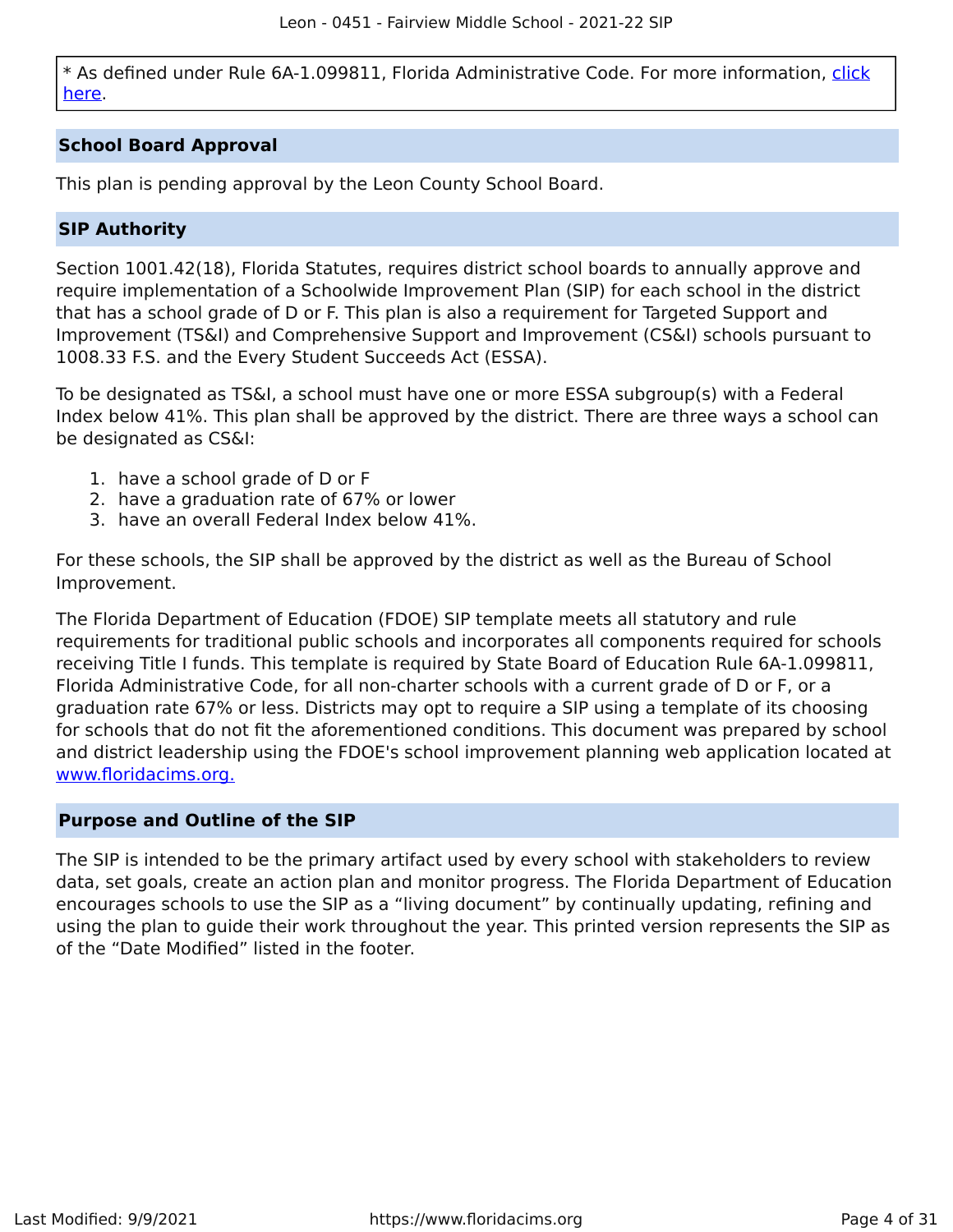### **Part I: School Information**

### <span id="page-4-0"></span>**School Mission and Vision**

### **Provide the school's mission statement.**

Fairview Middle School is committed to critically-thinking young men and women who are engaged citizens in their school and in the community at large.In pursuing this mission, we dedicate ourselves to preparing our students to become confident, self-directed, life-long learners prepared to adapt effectively to the world of the future.

### **Provide the school's vision statement.**

Fairview Middle School will provide opportunities for our students to engage with technology, collaborative learning, and self-directed projects in order for them to achieve their full potential as twenty-first century global citizens.

### **School Leadership Team**

#### **Membership**

Identify the name, email address, position title, and job duties/responsibilities for each member of the school leadership team.**:**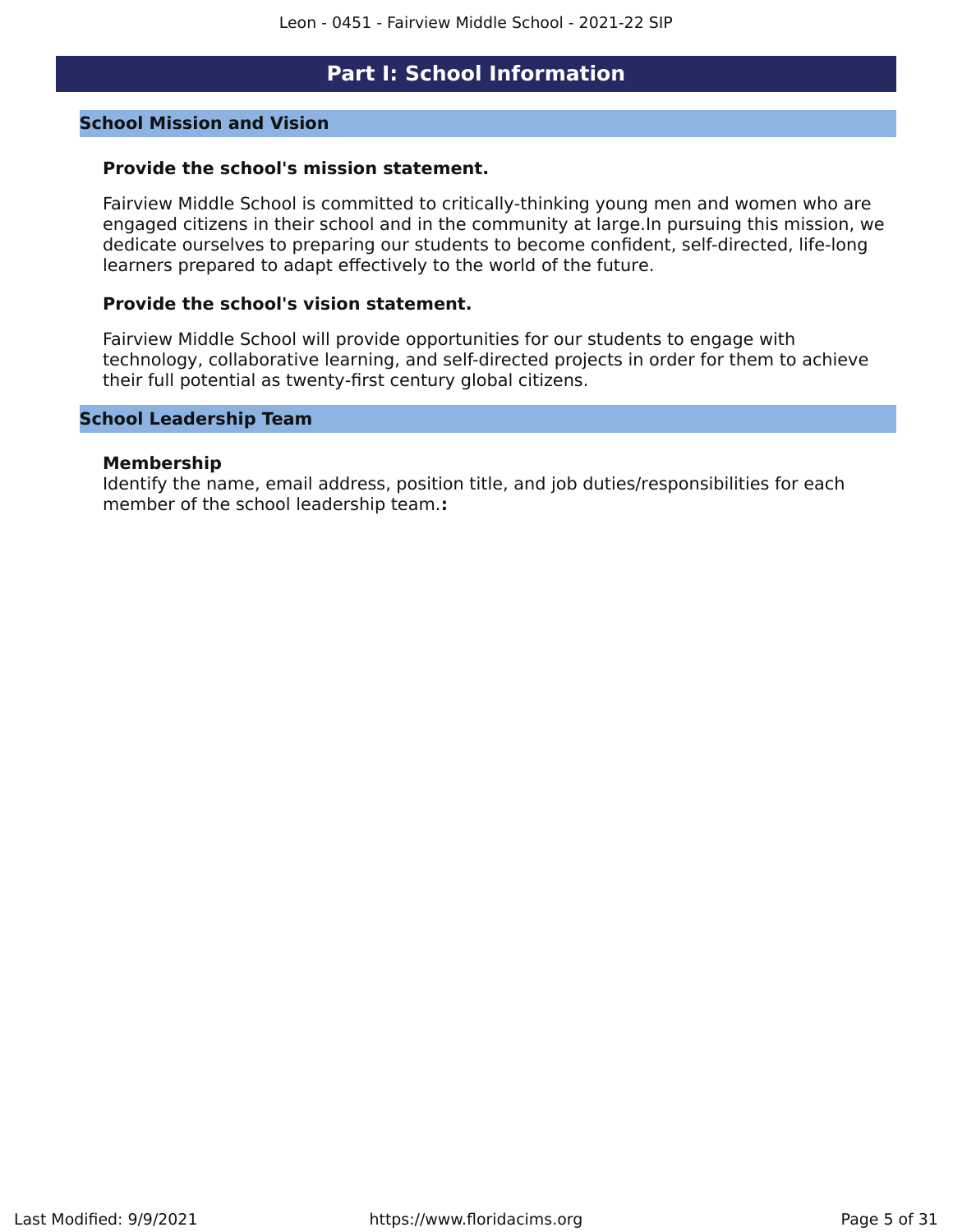| <b>Name</b>                | <b>Title</b>           | <b>Job Duties and</b><br><b>Responsibilities</b> |                                                                                                                                                                                                                                                                                                                                                                                                                                                                                                                        |
|----------------------------|------------------------|--------------------------------------------------|------------------------------------------------------------------------------------------------------------------------------------------------------------------------------------------------------------------------------------------------------------------------------------------------------------------------------------------------------------------------------------------------------------------------------------------------------------------------------------------------------------------------|
| Edwards,<br>Rusty          | Principal              |                                                  | Leads the staff<br>Sets school goals<br>Manages school budget and grants<br>Oversees general management of school<br>Oversees all beginning teachers                                                                                                                                                                                                                                                                                                                                                                   |
| Powell,<br><b>Jennifer</b> | Assistant<br>Principal |                                                  | Oversees curricular decisions and<br>instructional material purchases<br>Oversees progress monitoring<br>Oversees student progress, quality points<br>and retentions<br>Plans and implements professional<br>development<br><b>Oversees Social Studies and Guidance</b><br><b>Departments</b><br>Manages Title I Compliance and<br>Programming<br>Generates master schedule and student<br>schedules<br>Oversees front office staff<br>Plans and implements for teacher/admin<br>data chats<br><b>MTSS Team member</b> |
| Kerrison,<br>Beverly       | Assistant<br>Principal |                                                  | Processes minor referrals and handles<br>dress code<br>Works with teachers on classroom<br>management strategies<br>Oversees ESE department<br>Manages attendance and health protocols<br>MTSS Team member                                                                                                                                                                                                                                                                                                             |
| Zapata,<br>Alejandro       | Assistant<br>Principal |                                                  | Process referrals and handles major<br>offenses<br>Works with teachers on classroom<br>management strategies<br><b>Oversees Science department</b><br><b>MTSS Team member</b>                                                                                                                                                                                                                                                                                                                                          |
| Brown,<br>Sheree           | Instructional<br>Coach |                                                  | Reading Coach/Recovery Coach<br>Testing coordinator<br>Plans and implements school-wide<br>progress monitoring, district and state<br>assessments.<br>Monitors and tracks student data, serves<br>on MTSS team.                                                                                                                                                                                                                                                                                                        |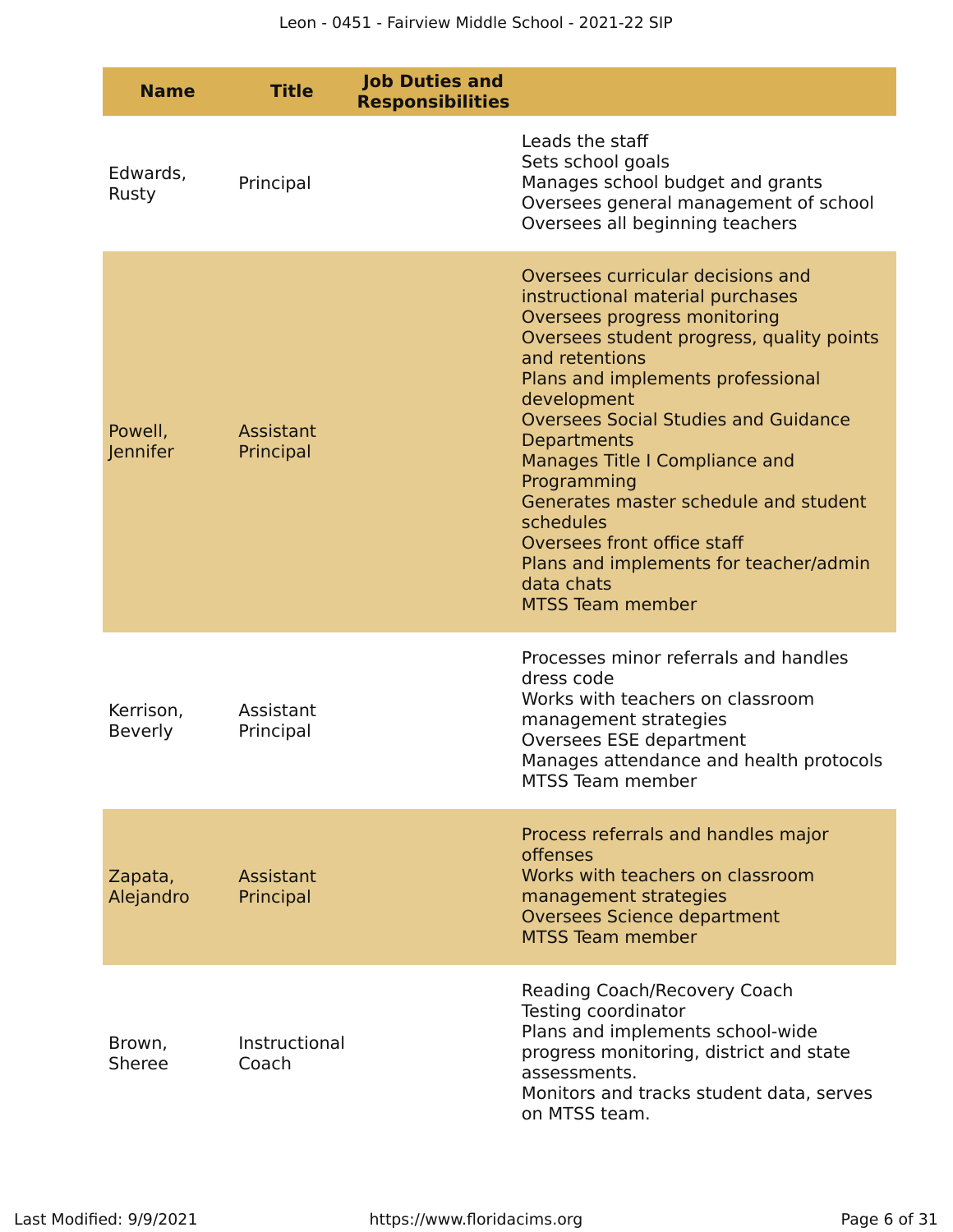| <b>Name</b>                   | <b>Title</b>           | <b>Job Duties and</b><br><b>Responsibilities</b> |                                                                                                                                                                                                                                                                                                                                                                                                                                                                                                                                                                           |
|-------------------------------|------------------------|--------------------------------------------------|---------------------------------------------------------------------------------------------------------------------------------------------------------------------------------------------------------------------------------------------------------------------------------------------------------------------------------------------------------------------------------------------------------------------------------------------------------------------------------------------------------------------------------------------------------------------------|
| Cameron,<br>Lee               | Magnet<br>Coordinator  |                                                  | Language Arts Department Head and<br><b>Magnet Coordinator</b><br>Responsibilities include review records and<br>documentation, while providing expertise<br>and guidance in developing strategies and<br>interventions for Language Arts students,<br>planning and organizing student events.<br>Plans and assists with teacher/student<br>data chats.<br>Plan and implement department wide<br>approach to progress monitoring.<br>As magnet coordinator, leads recruitment<br>efforts, parent communication, student<br>scheduling requests and student<br>discipline. |
| Weathersbee, Teacher,<br>Carl | $K-12$                 |                                                  | <b>Mathematics Department Chair</b><br>Responsibilities include review records and<br>documentation, while providing expertise<br>and guidance in developing strategies and<br>interventions for math students, planning<br>and organizing student events.<br>Plans and assists with teacher/student<br>data chats.<br>Plan and implement department wide<br>approach to progress monitoring.<br>Manages school calendar of events.                                                                                                                                       |
| Wright, Harry                 | Teacher,<br><b>ESE</b> |                                                  | <b>ESE Department Chair</b><br>Responsibilities include review records and<br>documentation, while providing expertise<br>and guidance in developing strategies and<br>interventions for ESE students organizing<br>student events.<br>Plans and assists with teacher/student<br>data chats.<br>Supports team members with data<br>management, IEP caseload management,<br>and facilities training as necessary.                                                                                                                                                          |
| Cameron,<br>Jennifer          | Teacher,<br>$K-12$     |                                                  | Science Department Chair<br>Responsibilities include review records and<br>documentation, while providing expertise<br>and guidance in developing strategies and<br>interventions for Science students,<br>planning and organizing student events.<br>Plans and assists with teacher/student                                                                                                                                                                                                                                                                              |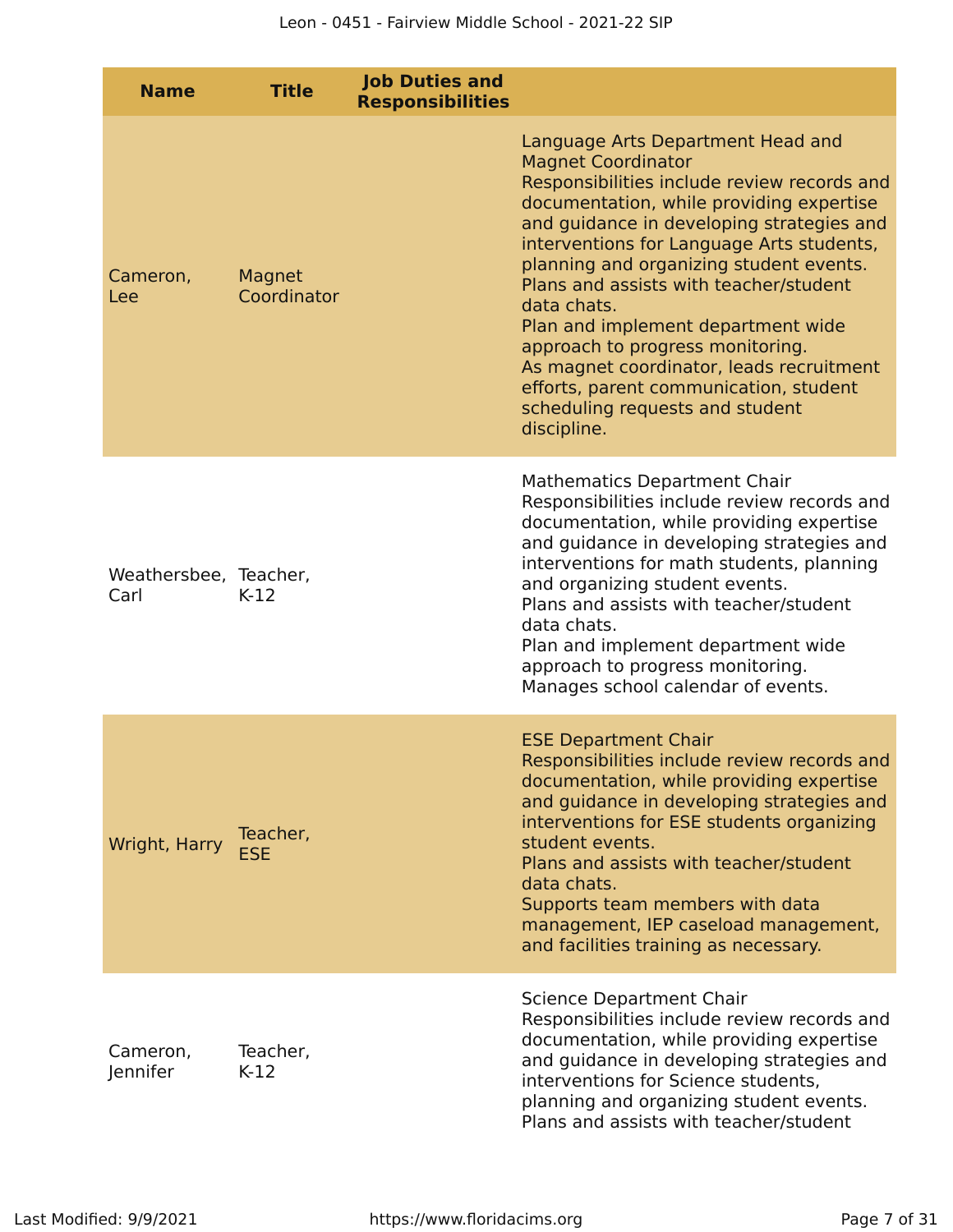| <b>Name</b>          | <b>Title</b>       | <b>Job Duties and</b><br><b>Responsibilities</b> |                                                                                                                                                                                                                                                                                                                                                                                                                    |
|----------------------|--------------------|--------------------------------------------------|--------------------------------------------------------------------------------------------------------------------------------------------------------------------------------------------------------------------------------------------------------------------------------------------------------------------------------------------------------------------------------------------------------------------|
|                      |                    |                                                  | data chats.<br>Plan and implement department wide<br>approach to progress monitoring.                                                                                                                                                                                                                                                                                                                              |
| Thompson,<br>Cameron | Teacher,<br>$K-12$ |                                                  | <b>Social Studies Department Head</b><br>Responsibilities include review records and<br>documentation, while providing expertise<br>and guidance in developing strategies and<br>interventions for social studies grade<br>students, planning and organizing student<br>events.<br>Plan and implement department wide<br>approach to progress monitoring.<br>Plans and assists with teacher/student<br>data chats. |

### **Demographic Information**

### **Principal start date**

Monday 7/1/2019, Rusty Edwards

**Number of teachers with a 2019 3-year aggregate or a 1-year Algebra state VAM rating of Highly Effective.** Note: For UniSIG Supplemental Teacher Allocation, teachers must have at least 10 student assessments. 3

**Number of teachers with a 2019 3-year aggregate or a 1-year Algebra state VAM rating of Effective.** Note: For UniSIG Supplemental Teacher Allocation, teachers must have at least 10 student assessments. 6

**Total number of teacher positions allocated to the school** 46

**Total number of students enrolled at the school**

764

**Identify the number of instructional staff who left the school during the 2020-21 school year.**

8

**Identify the number of instructional staff who joined the school during the 2021-22 school year.**

9

**Demographic Data**

**Early Warning Systems**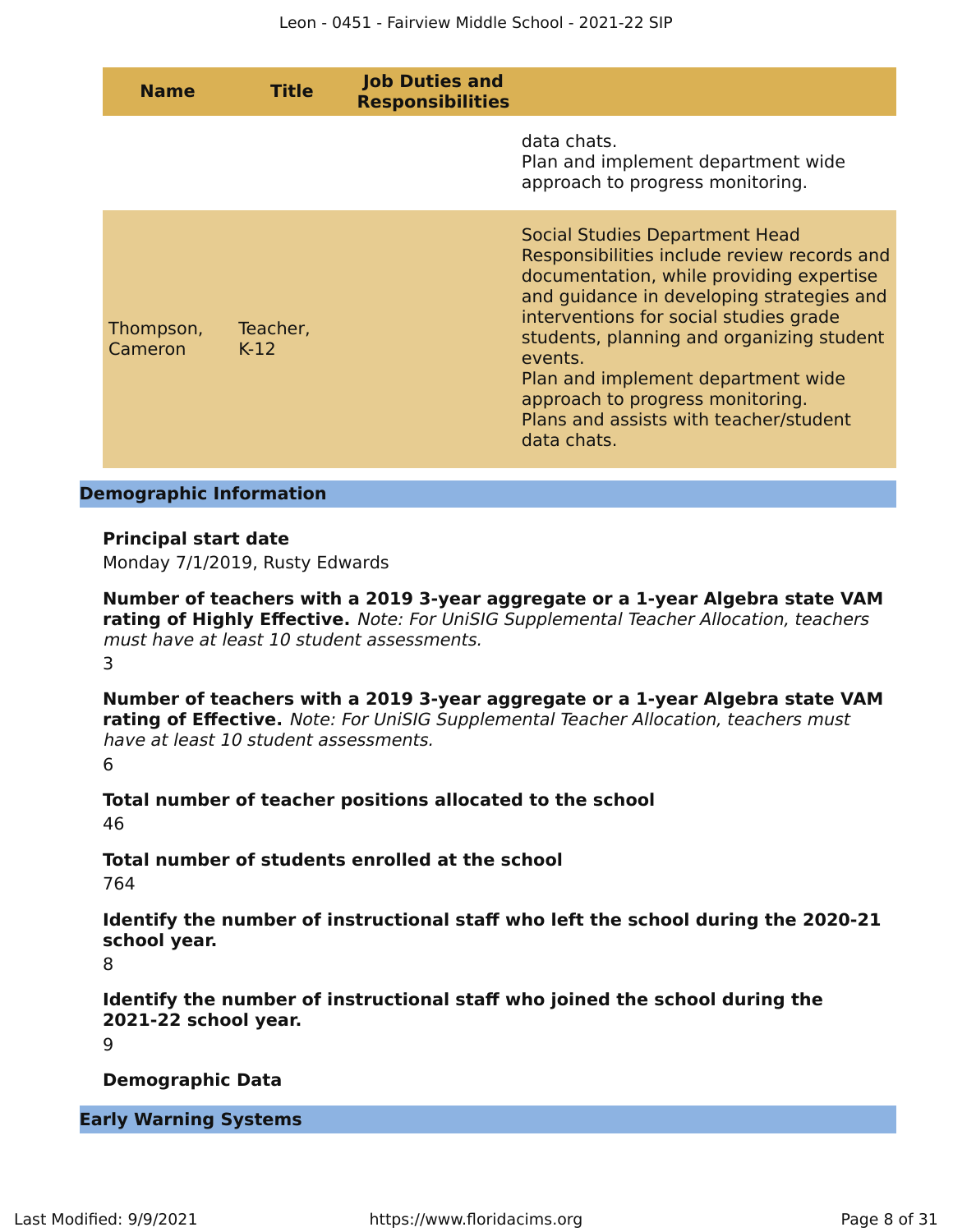### **2021-22**

### **The number of students by grade level that exhibit each early warning indicator listed:**

| <b>Indicator</b>                                            | <b>Grade Level</b> |          |                                        |          |          |          |          |                |          |                |            |          |          |               |  |
|-------------------------------------------------------------|--------------------|----------|----------------------------------------|----------|----------|----------|----------|----------------|----------|----------------|------------|----------|----------|---------------|--|
|                                                             |                    |          | K 1 2 3 4 5                            |          |          |          | $-6$     | $\overline{7}$ | 8        |                | 9 10 11 12 |          |          | <b>Total</b>  |  |
| Number of students enrolled                                 | $\Omega$           | $\Omega$ | $\Omega$                               | $\Omega$ | $\Omega$ | $\Omega$ |          | 281 232 761    |          | - 0            | $\Omega$   | $\Omega$ | $\Omega$ | 1274          |  |
| Attendance below 90 percent                                 | $\Omega$           | $\Omega$ | $\Omega$                               | $\Omega$ | $\Omega$ | 0        |          | 103 116        | 72       | - 0            | $\Omega$   | $\Omega$ | $\Omega$ | 291           |  |
| One or more suspensions                                     | <sup>0</sup>       | $\Omega$ | $\Omega$                               | $\Omega$ | 0        | $\Omega$ | $\Omega$ | $\mathcal{P}$  | 0        | 0              | $\Omega$   | $\Omega$ | $\Omega$ | $\mathcal{P}$ |  |
| Course failure in ELA                                       | $\Omega$           | $\Omega$ | $\Omega$                               | $\Omega$ | $\Omega$ | $\Omega$ | 19       | 42             | 12       | $\Omega$       | $\Omega$   | $\Omega$ | $\Omega$ | 73            |  |
| Course failure in Math                                      | $\Omega$           | 0        | $\Omega$                               | $\Omega$ | $\Omega$ | $\Omega$ | 19       | 47             | 30       | $\Omega$       | $\Omega$   | $\Omega$ | $\Omega$ | 96            |  |
| Level 1 on 2019 statewide FSA<br>ELA assessment             |                    |          | $0\quad 0\quad 0\quad 0\quad 0\quad 0$ |          |          |          | 51       | 88             | 77       | $\Omega$       | $\bullet$  | $\Omega$ | $\Omega$ | 216           |  |
| Level 1 on 2019 statewide FSA<br>Math assessment            | $\Omega$           | $\Omega$ | $\Omega$                               | $\Omega$ | $\Omega$ | $\Omega$ | 93       | 104            | 74       | $\overline{0}$ | $\Omega$   | $\Omega$ | $\Omega$ | 271           |  |
| Number of students with a<br>substantial reading deficiency | $\Omega$           | $\Omega$ | $\Omega$                               | $\Omega$ | O        |          | $\Omega$ | $\Omega$       | $\Omega$ | $\Omega$       | $\Omega$   | $\Omega$ | $\Omega$ |               |  |

### **The number of students with two or more early warning indicators:**

|                                                                       |  |  |  | <b>Grade Level</b> |  |                              |  |  |
|-----------------------------------------------------------------------|--|--|--|--------------------|--|------------------------------|--|--|
| <b>Indicator</b>                                                      |  |  |  |                    |  | K 1 2 3 4 5 6 7 8 9 10 11 12 |  |  |
| Students with two or more indicators 0 0 0 0 0 0 52 94 61 0 0 0 0 207 |  |  |  |                    |  |                              |  |  |

### **The number of students identified as retainees:**

| <b>Indicator</b>                                                 |  |  |  | <b>Grade Level</b> |  |                              |  |              |
|------------------------------------------------------------------|--|--|--|--------------------|--|------------------------------|--|--------------|
|                                                                  |  |  |  |                    |  | K 1 2 3 4 5 6 7 8 9 10 11 12 |  | <b>Total</b> |
| <b>Retained Students: Current Year</b>                           |  |  |  |                    |  | 0 0 0 0 0 0 19 29 1 0 0 0 0  |  | 49           |
| Students retained two or more times 0 0 0 0 0 0 6 13 3 0 0 0 0 0 |  |  |  |                    |  |                              |  |              |

# **Date this data was collected or last updated**

Monday 8/23/2021

### **2020-21 - As Reported**

**The number of students by grade level that exhibit each early warning indicator:**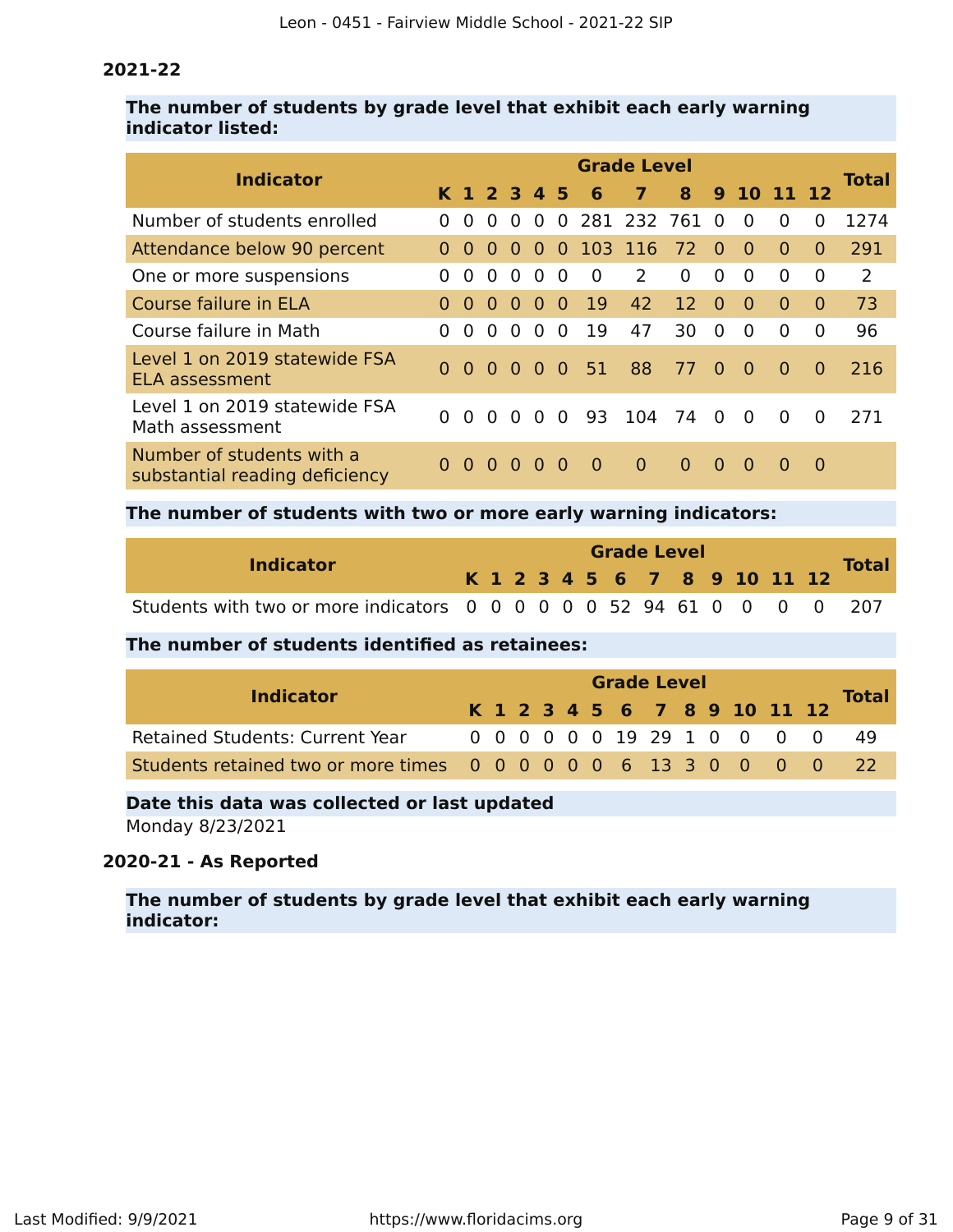| <b>Indicator</b>                             | <b>Grade Level</b> |          |                |           |          |          |                    |                |                |          |                |                |          |              |
|----------------------------------------------|--------------------|----------|----------------|-----------|----------|----------|--------------------|----------------|----------------|----------|----------------|----------------|----------|--------------|
|                                              |                    |          |                |           |          |          | K 1 2 3 4 5 6      |                |                |          |                | 7 8 9 10 11 12 |          | <b>Total</b> |
| Number of students enrolled                  | 0                  | $\Omega$ | $\Omega$       | $\Omega$  | $\Omega$ | $\Omega$ | $\Omega$           | $\Omega$       | $\Omega$       | $\Omega$ | $\Omega$       | $\Omega$       | $\Omega$ |              |
| Attendance below 90 percent                  |                    | $\Omega$ | 0 <sub>0</sub> |           | 0        | - 0      | $\bullet$          | $\overline{0}$ | $\bullet$      | 0        | $\bullet$      | $\Omega$       | - 0      |              |
| One or more suspensions                      |                    | $\Omega$ | $\Omega$       | $\Omega$  | $\Omega$ | $\Omega$ | $\overline{0}$     | $\Omega$       | $\overline{0}$ | $\Omega$ | $\overline{0}$ | $\Omega$       | - 0      |              |
| Course failure in ELA                        |                    | $\Omega$ | $\bullet$      | $\bullet$ | $\Omega$ |          | $0$ 21 25 0        |                |                | $\Omega$ | $\overline{0}$ | $\Omega$       | $\Omega$ | 46           |
| Course failure in Math                       | 0                  | $\Omega$ | $\Omega$       | $\Omega$  | $\Omega$ |          | 0 19               | 19             | 6              | $\Omega$ | $\overline{0}$ | $\Omega$       | $\Omega$ | 44           |
| Level 1 on 2019 statewide ELA<br>assessment  |                    | 0        |                |           |          |          | 0 0 0 0 93 47 58 0 |                |                |          | $\overline{0}$ | - 0            | $\Omega$ | 198          |
| Level 1 on 2019 statewide Math<br>assessment |                    | $\Omega$ |                | O         |          | $\Omega$ | 90.                | 50 64          |                | $\Omega$ | $\Omega$       | $\Omega$       |          | 204          |

### **The number of students with two or more early warning indicators:**

| <b>Indicator</b>                                                      |  |  |  |  | <b>Grade Level</b> |  |                              |              |
|-----------------------------------------------------------------------|--|--|--|--|--------------------|--|------------------------------|--------------|
|                                                                       |  |  |  |  |                    |  | K 1 2 3 4 5 6 7 8 9 10 11 12 | <b>Total</b> |
| Students with two or more indicators 0 0 0 0 0 0 83 51 48 0 0 0 0 182 |  |  |  |  |                    |  |                              |              |

### **The number of students identified as retainees:**

| <b>Indicator</b>                                    |  |  |  |  |  | <b>Grade Level</b>           |  |                               |  |  |  |  |  |  |  |  |  |  |  |  |
|-----------------------------------------------------|--|--|--|--|--|------------------------------|--|-------------------------------|--|--|--|--|--|--|--|--|--|--|--|--|
|                                                     |  |  |  |  |  | K 1 2 3 4 5 6 7 8 9 10 11 12 |  | <b>Total</b>                  |  |  |  |  |  |  |  |  |  |  |  |  |
| <b>Retained Students: Current Year</b>              |  |  |  |  |  |                              |  | 0 0 0 0 0 0 21 0 4 0 0 0 0 25 |  |  |  |  |  |  |  |  |  |  |  |  |
| Students retained two or more times 000000090100000 |  |  |  |  |  |                              |  | $-10$                         |  |  |  |  |  |  |  |  |  |  |  |  |

### **2020-21 - Updated**

### **The number of students by grade level that exhibit each early warning indicator:**

| <b>Indicator</b>                             | <b>Grade Level</b> |              |          |                                     |                |          |                 |                          |           |                |                              |              |              |              |  |
|----------------------------------------------|--------------------|--------------|----------|-------------------------------------|----------------|----------|-----------------|--------------------------|-----------|----------------|------------------------------|--------------|--------------|--------------|--|
|                                              |                    |              |          |                                     |                |          |                 |                          |           |                | K 1 2 3 4 5 6 7 8 9 10 11 12 |              |              | <b>Total</b> |  |
| Number of students enrolled                  | $\Omega$           | $\Omega$     | $\Omega$ | $\Omega$                            | $\Omega$       | $\Omega$ | $\Omega$        | $\Omega$                 | $\Omega$  | $\Omega$       | $\Omega$                     | $\Omega$     | 0            |              |  |
| Attendance below 90 percent                  | $\Omega$           | $\Omega$     | 0        | $\begin{matrix} 0 & 0 \end{matrix}$ |                | $\Omega$ | $\sim$ 0 $\sim$ | $\overline{\phantom{0}}$ | $\bullet$ | - 0            | $\bullet$                    | -0           | - 0          |              |  |
| One or more suspensions                      | $\Omega$           | $\Omega$     | $\Omega$ | $\Omega$                            | $\Omega$       | $\Omega$ | $\Omega$        | $\Omega$                 | $\Omega$  | $\Omega$       | $\Omega$                     | <sup>0</sup> | 0            |              |  |
| Course failure in ELA                        | $\Omega$           | $\Omega$     | $\Omega$ |                                     |                |          |                 | 0 0 0 21 25 0 0          |           |                | $\overline{0}$               | $\Omega$     | - 0          | 46           |  |
| Course failure in Math                       | <sup>0</sup>       | <sup>0</sup> | $\Omega$ | $\Omega$                            | $\overline{0}$ | $\Omega$ | 19 19           |                          | 6         | $\overline{0}$ | $\overline{0}$               | $\Omega$     | $\Omega$     | 44           |  |
| Level 1 on 2019 statewide ELA<br>assessment  | 0                  | $\Omega$     | $\Omega$ | $\Omega$                            |                |          |                 | 0 0 93 47 58 0           |           |                | - റ                          | - 0          | 0            | 198          |  |
| Level 1 on 2019 statewide Math<br>assessment |                    | <sup>0</sup> | $\Omega$ |                                     | <sup>n</sup>   | $\Omega$ |                 | 90 50 64 0               |           |                | 0                            | 0            | $\mathbf{0}$ | 204          |  |

**The number of students with two or more early warning indicators:**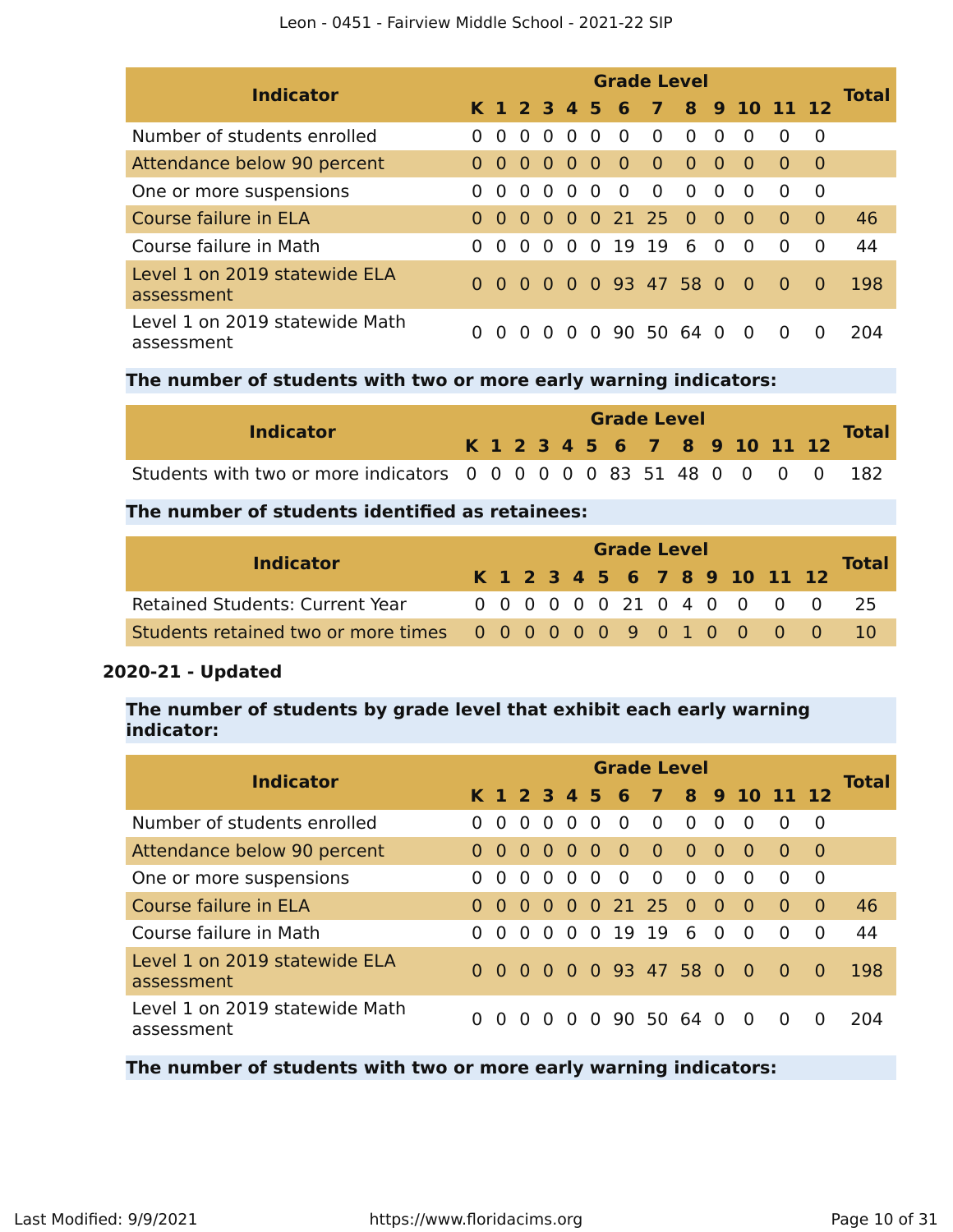| <b>Indicator</b>                                                      | <b>Grade Level</b> |  |  |  |  |  |  |  |  |  |  | Total                        |  |
|-----------------------------------------------------------------------|--------------------|--|--|--|--|--|--|--|--|--|--|------------------------------|--|
|                                                                       |                    |  |  |  |  |  |  |  |  |  |  | K 1 2 3 4 5 6 7 8 9 10 11 12 |  |
| Students with two or more indicators 0 0 0 0 0 0 83 51 48 0 0 0 0 182 |                    |  |  |  |  |  |  |  |  |  |  |                              |  |

### **The number of students identified as retainees:**

|                  |                                                     | <b>Grade Level</b> |  |  |  |  |  |  |  |  |  |                              |  |                               |
|------------------|-----------------------------------------------------|--------------------|--|--|--|--|--|--|--|--|--|------------------------------|--|-------------------------------|
| <b>Indicator</b> |                                                     |                    |  |  |  |  |  |  |  |  |  | K 1 2 3 4 5 6 7 8 9 10 11 12 |  | Total                         |
|                  | <b>Retained Students: Current Year</b>              |                    |  |  |  |  |  |  |  |  |  |                              |  | 0 0 0 0 0 0 21 0 4 0 0 0 0 25 |
|                  | Students retained two or more times 000000090100000 |                    |  |  |  |  |  |  |  |  |  |                              |  |                               |

# **Part II: Needs Assessment/Analysis**

### <span id="page-10-0"></span>**School Data Review**

Please note that the district and state averages shown here represent the averages for similar school types (elementary, middle, high school, or combination schools).

### **Grade Level Data Review - State Assessments**

**NOTE: This data is raw data and includes ALL students who tested at the school. This is not school grade data.**

|                          |      |               | <b>ELA</b>      |                                                 |              |                                              |
|--------------------------|------|---------------|-----------------|-------------------------------------------------|--------------|----------------------------------------------|
| <b>Grade</b>             | Year | <b>School</b> | <b>District</b> | School-<br><b>District</b><br><b>Comparison</b> | <b>State</b> | School-<br><b>State</b><br><b>Comparison</b> |
| 06                       | 2021 |               |                 |                                                 |              |                                              |
|                          | 2019 | 49%           | 54%             | $-5%$                                           | 54%          | $-5%$                                        |
| <b>Cohort Comparison</b> |      |               |                 |                                                 |              |                                              |
| 07                       | 2021 |               |                 |                                                 |              |                                              |
|                          | 2019 | 51%           | 56%             | $-5%$                                           | 52%          | $-1\%$                                       |
| <b>Cohort Comparison</b> |      | $-49%$        |                 |                                                 |              |                                              |
| 08                       | 2021 |               |                 |                                                 |              |                                              |
|                          | 2019 | 57%           | 59%             | $-2%$                                           | 56%          | $1\%$                                        |
| <b>Cohort Comparison</b> |      | $-51%$        |                 |                                                 |              |                                              |

|                          |      |               | <b>MATH</b>     |                                                 |              |                                              |
|--------------------------|------|---------------|-----------------|-------------------------------------------------|--------------|----------------------------------------------|
| Grade                    | Year | <b>School</b> | <b>District</b> | School-<br><b>District</b><br><b>Comparison</b> | <b>State</b> | School-<br><b>State</b><br><b>Comparison</b> |
| 06                       | 2021 |               |                 |                                                 |              |                                              |
|                          | 2019 | 51%           | 53%             | $-2%$                                           | 55%          | $-4%$                                        |
| <b>Cohort Comparison</b> |      |               |                 |                                                 |              |                                              |
| 07                       | 2021 |               |                 |                                                 |              |                                              |
|                          | 2019 | 52%           | 60%             | $-8%$                                           | 54%          | $-2%$                                        |
| <b>Cohort Comparison</b> |      | $-51%$        |                 |                                                 |              |                                              |
| 08                       | 2021 |               |                 |                                                 |              |                                              |
|                          | 2019 | 40%           | 45%             | $-5%$                                           | 46%          | $-6%$                                        |
| <b>Cohort Comparison</b> |      | $-52%$        |                 |                                                 |              |                                              |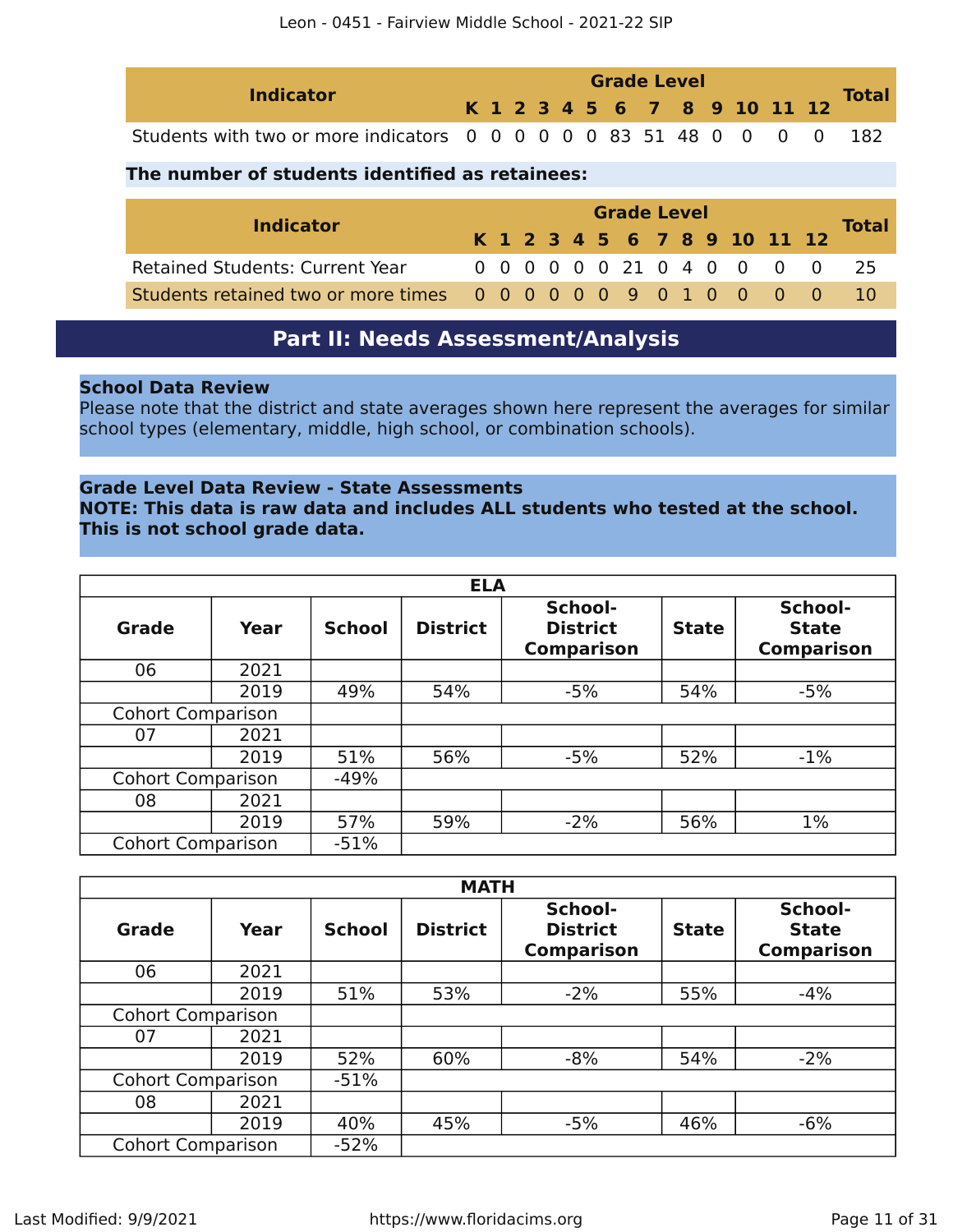|                          |      |               | <b>SCIENCE</b>  |                                                 |              |                                              |
|--------------------------|------|---------------|-----------------|-------------------------------------------------|--------------|----------------------------------------------|
| <b>Grade</b>             | Year | <b>School</b> | <b>District</b> | School-<br><b>District</b><br><b>Comparison</b> | <b>State</b> | School-<br><b>State</b><br><b>Comparison</b> |
| 08                       | 2021 |               |                 |                                                 |              |                                              |
|                          | 2019 | 19%           | 44%             | $-25%$                                          | 48%          | $-29%$                                       |
| <b>Cohort Comparison</b> |      |               |                 |                                                 |              |                                              |

|             |               |                 | <b>BIOLOGY EOC</b>                               |              |                                               |
|-------------|---------------|-----------------|--------------------------------------------------|--------------|-----------------------------------------------|
| Year        | <b>School</b> | <b>District</b> | <b>School</b><br><b>Minus</b><br><b>District</b> | <b>State</b> | <b>School</b><br><b>Minus</b><br><b>State</b> |
| 2021        |               |                 |                                                  |              |                                               |
| 2019        | 98%           | 70%             | 28%                                              | 67%          | 31%                                           |
|             |               |                 | <b>CIVICS EOC</b>                                |              |                                               |
| Year        | <b>School</b> | <b>District</b> | <b>School</b><br><b>Minus</b><br><b>District</b> | <b>State</b> | <b>School</b><br><b>Minus</b><br><b>State</b> |
| 2021        |               |                 |                                                  |              |                                               |
| 2019        | 63%           | 75%             | $-12%$                                           | 71%          | $-8%$                                         |
|             |               |                 | <b>HISTORY EOC</b>                               |              |                                               |
| <b>Year</b> | <b>School</b> | <b>District</b> | <b>School</b><br><b>Minus</b><br><b>District</b> | <b>State</b> | <b>School</b><br><b>Minus</b><br><b>State</b> |
| 2021        |               |                 |                                                  |              |                                               |
| 2019        |               |                 |                                                  |              |                                               |
|             |               |                 | <b>ALGEBRA EOC</b>                               |              |                                               |
| Year        | <b>School</b> | <b>District</b> | <b>School</b><br><b>Minus</b><br><b>District</b> | <b>State</b> | <b>School</b><br><b>Minus</b><br><b>State</b> |
| 2021        |               |                 |                                                  |              |                                               |
| 2019        | 99%           | 69%             | 30%                                              | 61%          | 38%                                           |
|             |               |                 | <b>GEOMETRY EOC</b>                              |              |                                               |
| Year        | <b>School</b> | <b>District</b> | <b>School</b><br><b>Minus</b><br><b>District</b> | <b>State</b> | <b>School</b><br><b>Minus</b><br><b>State</b> |
| 2021        |               |                 |                                                  |              |                                               |
| 2019        | 100%          | 67%             | 33%                                              | 57%          | 43%                                           |

**Grade Level Data Review - Progress Monitoring Assessments**

**Provide the progress monitoring tool(s) by grade level used to compile the below data.**

ELA - Star Assessment; District Assessments Math - Star Assessment; District Assessments Civics - District Assessments Science - District Assessments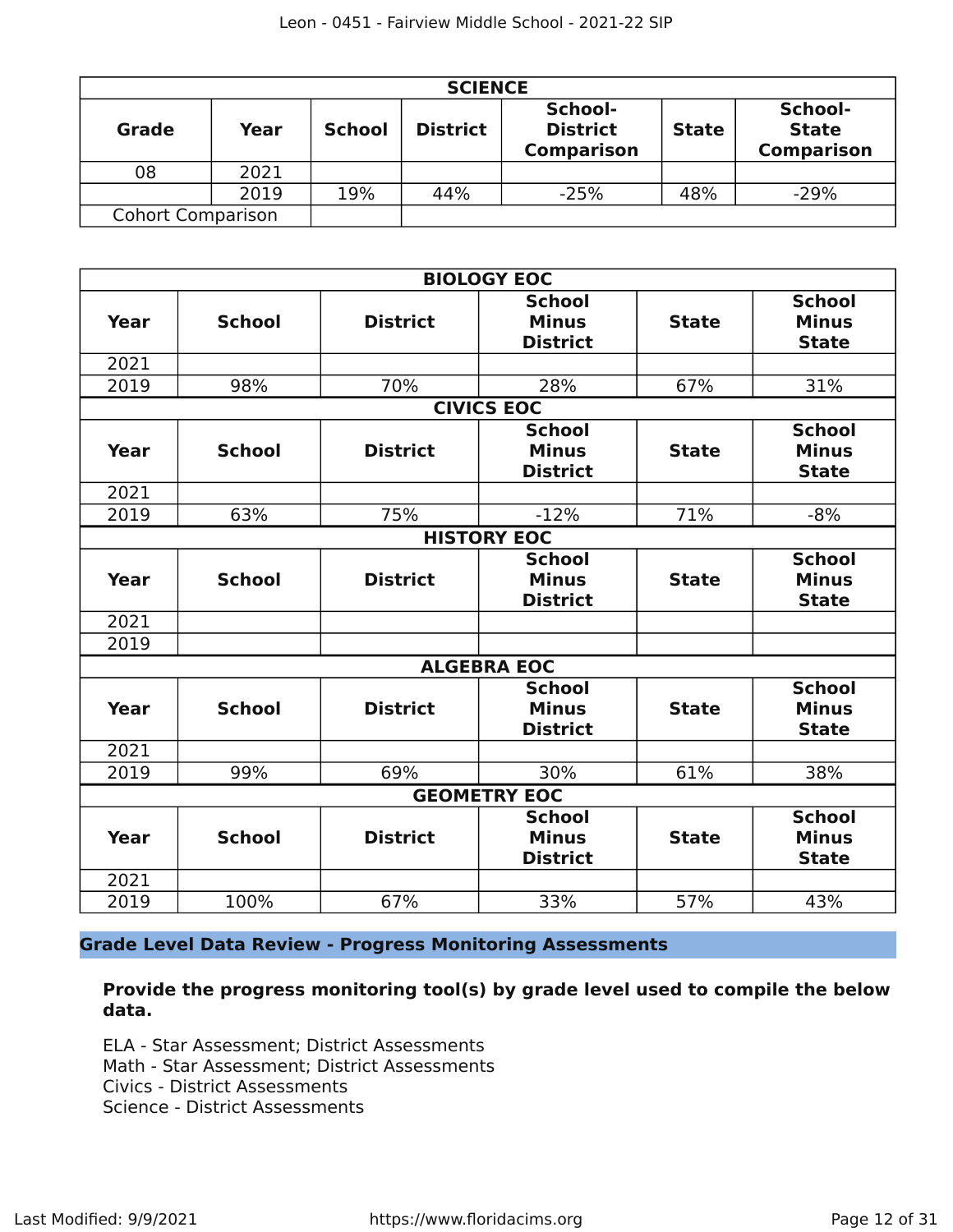|                          |                                                        | Grade 6   |           |               |
|--------------------------|--------------------------------------------------------|-----------|-----------|---------------|
|                          | Number/%<br>Proficiency                                | Fall      | Winter    | <b>Spring</b> |
| English<br>Language Arts | <b>All Students</b><br>Economically<br>Disadvantaged   | 27%       | 26%       | 29%           |
|                          | <b>Students With</b><br><b>Disabilities</b><br>English | 14%       | 12%       | 15%           |
|                          | Language<br>Learners                                   | 22%       | 16%       | 30%           |
|                          | Number/%<br>Proficiency                                | Fall      | Winter    | <b>Spring</b> |
| <b>Mathematics</b>       | <b>All Students</b><br>Economically<br>Disadvantaged   | 7%        | 32%       | 31%           |
|                          | <b>Students With</b><br><b>Disabilities</b><br>English | $0\%$     | 10%       | 5%            |
|                          | Language<br>Learners                                   | <b>NA</b> | <b>NA</b> | <b>NA</b>     |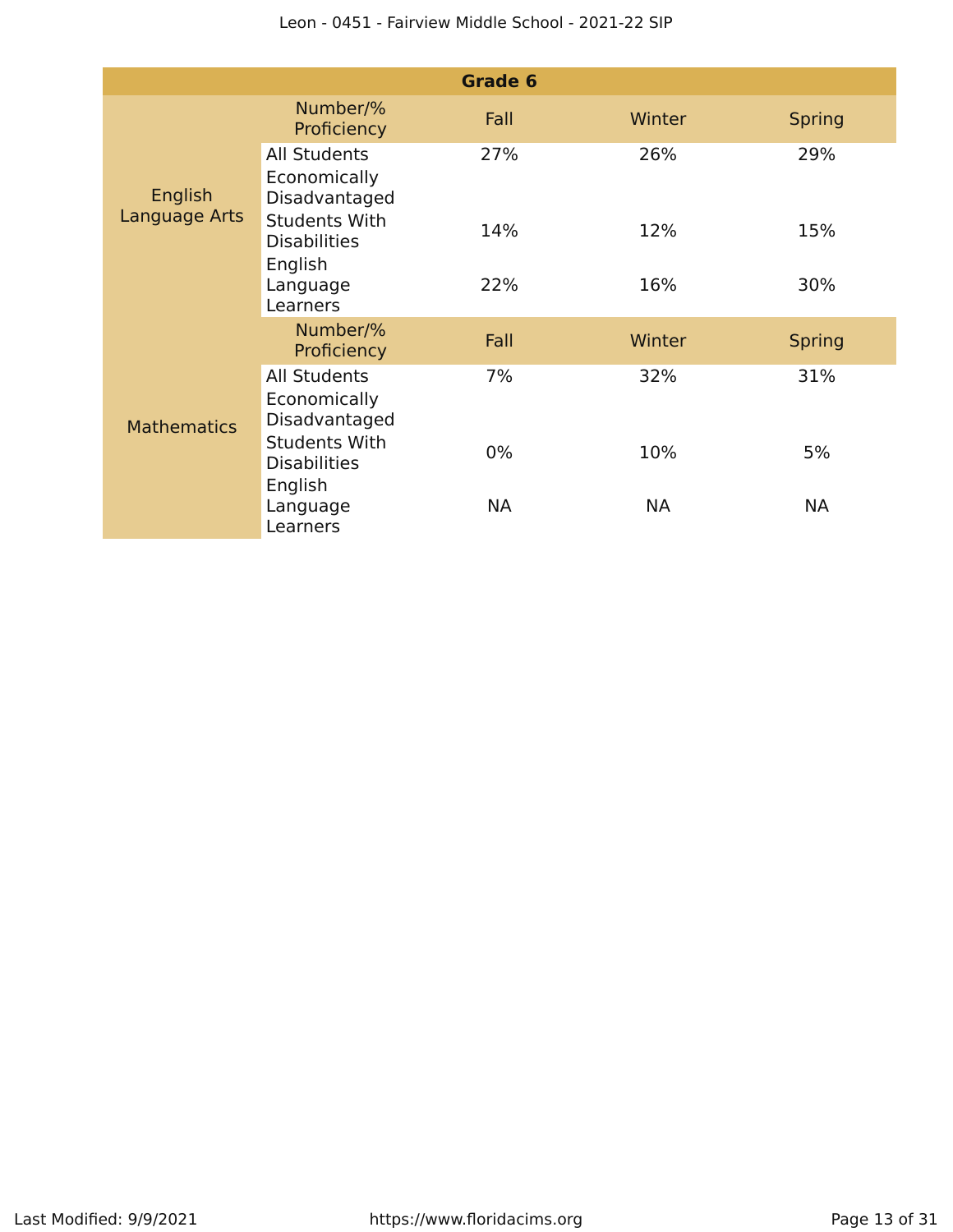|                          |                                                        | <b>Grade 7</b> |        |               |
|--------------------------|--------------------------------------------------------|----------------|--------|---------------|
| English<br>Language Arts | Number/%<br>Proficiency                                | Fall           | Winter | <b>Spring</b> |
|                          | <b>All Students</b><br>Economically<br>Disadvantaged   | 21%            | 19%    | 20%           |
|                          | <b>Students With</b><br><b>Disabilities</b><br>English | 4%             | 4%     | 5%            |
|                          | Language<br>Learners                                   | 33%            | 44%    | 40%           |
|                          | Number/%<br>Proficiency                                | Fall           | Winter | <b>Spring</b> |
| <b>Mathematics</b>       | <b>All Students</b><br>Economically<br>Disadvantaged   | 0%             | 22%    | 26%           |
|                          | <b>Students With</b><br><b>Disabilities</b><br>English | 0%             | 0%     | 0%            |
|                          | Language<br>Learners                                   | 0%             | 0%     | $0\%$         |
|                          | Number/%<br>Proficiency                                | Fall           | Winter | <b>Spring</b> |
| <b>Civics</b>            | <b>All Students</b><br>Economically<br>Disadvantaged   | 12%            | 40%    | 55%           |
|                          | <b>Students With</b><br><b>Disabilities</b><br>English | 15%            | 4%     | 26%           |
|                          | Language<br>Learners                                   | 9%             | 40%    | 66%           |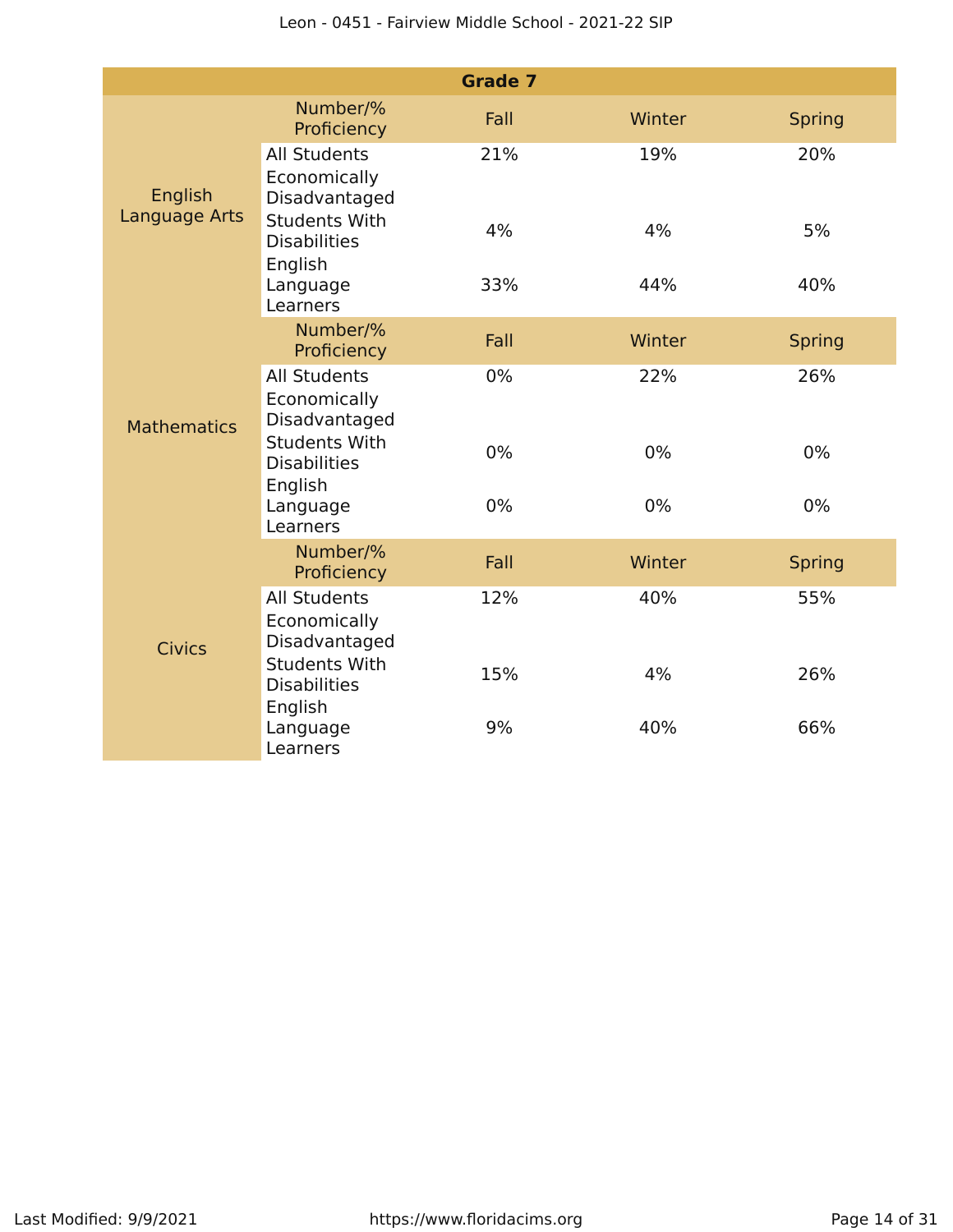|                      |                                                        | <b>Grade 8</b> |           |               |
|----------------------|--------------------------------------------------------|----------------|-----------|---------------|
|                      | Number/%<br>Proficiency                                | Fall           | Winter    | <b>Spring</b> |
| English              | <b>All Students</b><br>Economically<br>Disadvantaged   | 21%            | 20%       | 21%           |
| <b>Language Arts</b> | <b>Students With</b><br><b>Disabilities</b><br>English | 14%            | 9%        | 5%            |
|                      | Language<br>Learners                                   | 25%            | 33%       | 50%           |
|                      | Number/%<br>Proficiency                                | Fall           | Winter    | <b>Spring</b> |
| <b>Mathematics</b>   | <b>All Students</b><br>Economically<br>Disadvantaged   | 2%             | 9%        | 14%           |
|                      | <b>Students With</b><br><b>Disabilities</b><br>English | $0\%$          | 0%        | 0%            |
|                      | Language<br>Learners                                   | <b>NA</b>      | <b>NA</b> | <b>NA</b>     |
|                      | Number/%<br>Proficiency                                | Fall           | Winter    | <b>Spring</b> |
| <b>Science</b>       | <b>All Students</b><br>Economically<br>Disadvantaged   | 43%            | 37%       | 24%           |
|                      | <b>Students With</b><br><b>Disabilities</b><br>English | 25%            | 23%       | 20%           |
|                      | Language<br>Learners                                   | 27%            | 0%        | 0%            |

### **Subgroup Data Review**

|                  |                    |                  |                          | <b>2021 SCHOOL GRADE COMPONENTS BY SUBGROUPS</b> |                   |                           |             |            |                     |                                            |                       |
|------------------|--------------------|------------------|--------------------------|--------------------------------------------------|-------------------|---------------------------|-------------|------------|---------------------|--------------------------------------------|-----------------------|
| <b>Subgroups</b> | <b>ELA</b><br>Ach. | <b>ELA</b><br>LG | <b>ELA</b><br>LG<br>.25% | <b>Math</b><br>Ach.                              | <b>Math</b><br>LG | <b>Math</b><br>LG<br>L25% | Sci<br>Ach. | SS<br>Ach. | <b>MS</b><br>Accel. | Grad<br>Rate<br>2019-202019-20             | C & C<br>Accel        |
|                  |                    |                  |                          | <b>2019 SCHOOL GRADE COMPONENTS BY SUBGROUPS</b> |                   |                           |             |            |                     |                                            |                       |
| <b>Subgroups</b> | <b>ELA</b><br>Ach. | <b>ELA</b><br>LG | <b>ELA</b><br>LG<br>L25% | <b>Math</b><br>Ach.                              | <b>Math</b><br>LG | <b>Math</b><br>LG<br>L25% | Sci<br>Ach. | SS<br>Ach. | <b>MS</b><br>Accel. | Grad<br><b>Rate</b><br>$ 2017-18 2017-18 $ | C & C<br><b>Accel</b> |
| <b>SWD</b>       | 23                 | 39               | 25                       | 28                                               | 44                | 35                        | 18          | 27         |                     |                                            |                       |
| <b>ELL</b>       | 30                 |                  |                          |                                                  |                   |                           |             |            |                     |                                            |                       |
| <b>ASN</b>       | 95                 | 84               |                          | 99                                               | 92                |                           | 100         | 96         | 100                 |                                            |                       |
| <b>BLK</b>       | 39                 | 46               | 35                       | 44                                               | 51                | 37                        | 28          | 52         | 56                  |                                            |                       |
| <b>HSP</b>       | 61                 | 70               |                          | 50                                               | 55                |                           |             |            | 50                  |                                            |                       |
| <b>MUL</b>       | 48                 | 57               |                          | 48                                               | 59                |                           |             |            |                     |                                            |                       |
| <b>WHT</b>       | 86                 | 72               |                          | 86                                               | 76                |                           | 82          | 90         | 86                  |                                            |                       |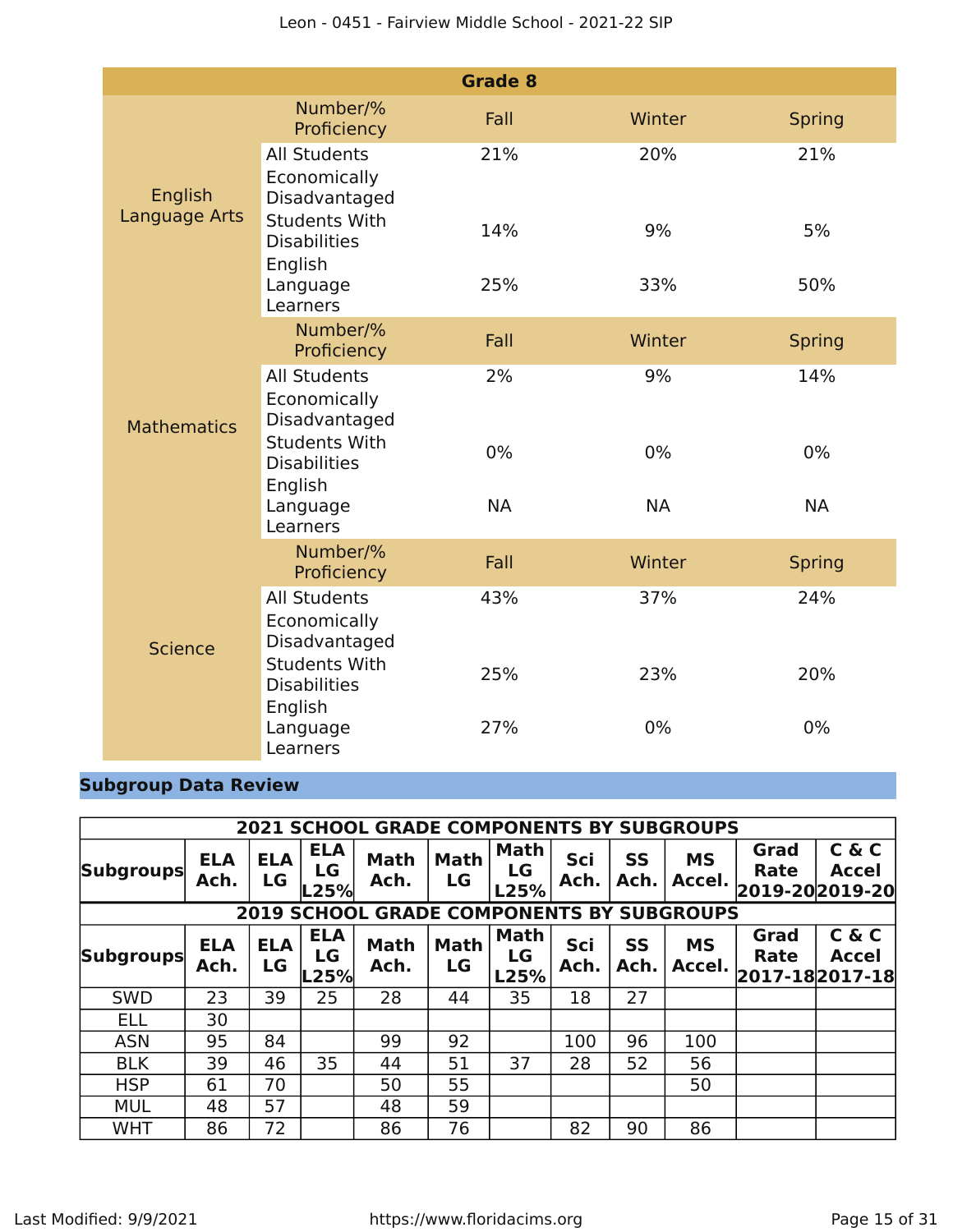|                  | <b>2019 SCHOOL GRADE COMPONENTS BY SUBGROUPS</b> |                  |                          |                                     |                   |                           |             |                   |                     |                     |                                   |
|------------------|--------------------------------------------------|------------------|--------------------------|-------------------------------------|-------------------|---------------------------|-------------|-------------------|---------------------|---------------------|-----------------------------------|
| <b>Subgroups</b> | <b>ELA</b><br>Ach.                               | <b>ELA</b><br>LG | <b>ELA</b><br>LG<br>25%  | <b>Math</b><br>Ach.                 | <b>Math</b><br>LG | Math<br>LG<br>L25%        | Sci<br>Ach. | <b>SS</b><br>Ach. | <b>MS</b><br>Accel. | Grad<br><b>Rate</b> | C & C<br>Accel<br>2017-182017-18  |
| <b>FRL</b>       | 39                                               | 46               | 35                       | 42                                  | 51                | 35                        | 29          | 50                | 56                  |                     |                                   |
|                  |                                                  |                  |                          | <b>2018 SCHOOL GRADE COMPONENTS</b> |                   |                           |             |                   | <b>BY SUBGROUPS</b> |                     |                                   |
| <b>Subgroups</b> | <b>ELA</b><br>Ach.                               | <b>ELA</b><br>LG | <b>ELA</b><br>LG<br>-25% | <b>Math</b><br>Ach.                 | <b>Math</b><br>LG | <b>Math</b><br>LG<br>L25% | Sci<br>Ach. | <b>SS</b><br>Ach. | <b>MS</b><br>Accel. | Grad<br><b>Rate</b> | C & C<br>Accel<br>2016-17 2016-17 |
| <b>SWD</b>       | 16                                               | 41               | 47                       | 19                                  | 32                | 23                        | 9           | 19                |                     |                     |                                   |
| <b>ELL</b>       | 56                                               | 53               |                          | 68                                  | 78                |                           |             |                   |                     |                     |                                   |
| <b>ASN</b>       | 94                                               | 88               |                          | 98                                  | 95                |                           | 91          | 100               | 100                 |                     |                                   |
| <b>BLK</b>       | 37                                               | 41               | 36                       | 39                                  | 44                | 36                        | 30          | 45                | 51                  |                     |                                   |
| <b>HSP</b>       | 51                                               | 61               | 27                       | 54                                  | 58                |                           | 40          | 70                | 38                  |                     |                                   |
| <b>MUL</b>       | 61                                               | 71               |                          | 69                                  | 77                |                           |             |                   |                     |                     |                                   |
| <b>WHT</b>       | 79                                               | 71               | 27                       | 80                                  | 72                | 33                        | 85          | 90                | 89                  |                     |                                   |
| <b>FRL</b>       | 35                                               | 42               | 35                       | 38                                  | 45                | 33                        | 25          | 47                | 32                  |                     |                                   |

### **ESSA Data Review**

This data has been updated for the 2018-19 school year as of 7/16/2019.

| <b>ESSA Federal Index</b>                                                       |                 |
|---------------------------------------------------------------------------------|-----------------|
| ESSA Category (TS&I or CS&I)                                                    | <b>TS&amp;I</b> |
| <b>OVERALL Federal Index - All Students</b>                                     | 54              |
| OVERALL Federal Index Below 41% All Students                                    | <b>NO</b>       |
| <b>Total Number of Subgroups Missing the Target</b>                             | 2               |
| Progress of English Language Learners in Achieving English Language Proficiency |                 |
| Total Points Earned for the Federal Index                                       | 482             |
| Total Components for the Federal Index                                          | 9               |
| <b>Percent Tested</b>                                                           | 98%             |
| <b>Subgroup Data</b>                                                            |                 |

| <b>Students With Disabilities</b>                                         |            |  |  |
|---------------------------------------------------------------------------|------------|--|--|
| Federal Index - Students With Disabilities                                | 30         |  |  |
| Students With Disabilities Subgroup Below 41% in the Current Year?        | <b>YES</b> |  |  |
| Number of Consecutive Years Students With Disabilities Subgroup Below 32% | ว          |  |  |
| <b>English Language Learners</b>                                          |            |  |  |
| Federal Index - English Language Learners                                 | 30         |  |  |
| English Language Learners Subgroup Below 41% in the Current Year?         | YFS        |  |  |
| Number of Consecutive Years English Language Learners Subgroup Below 32%  |            |  |  |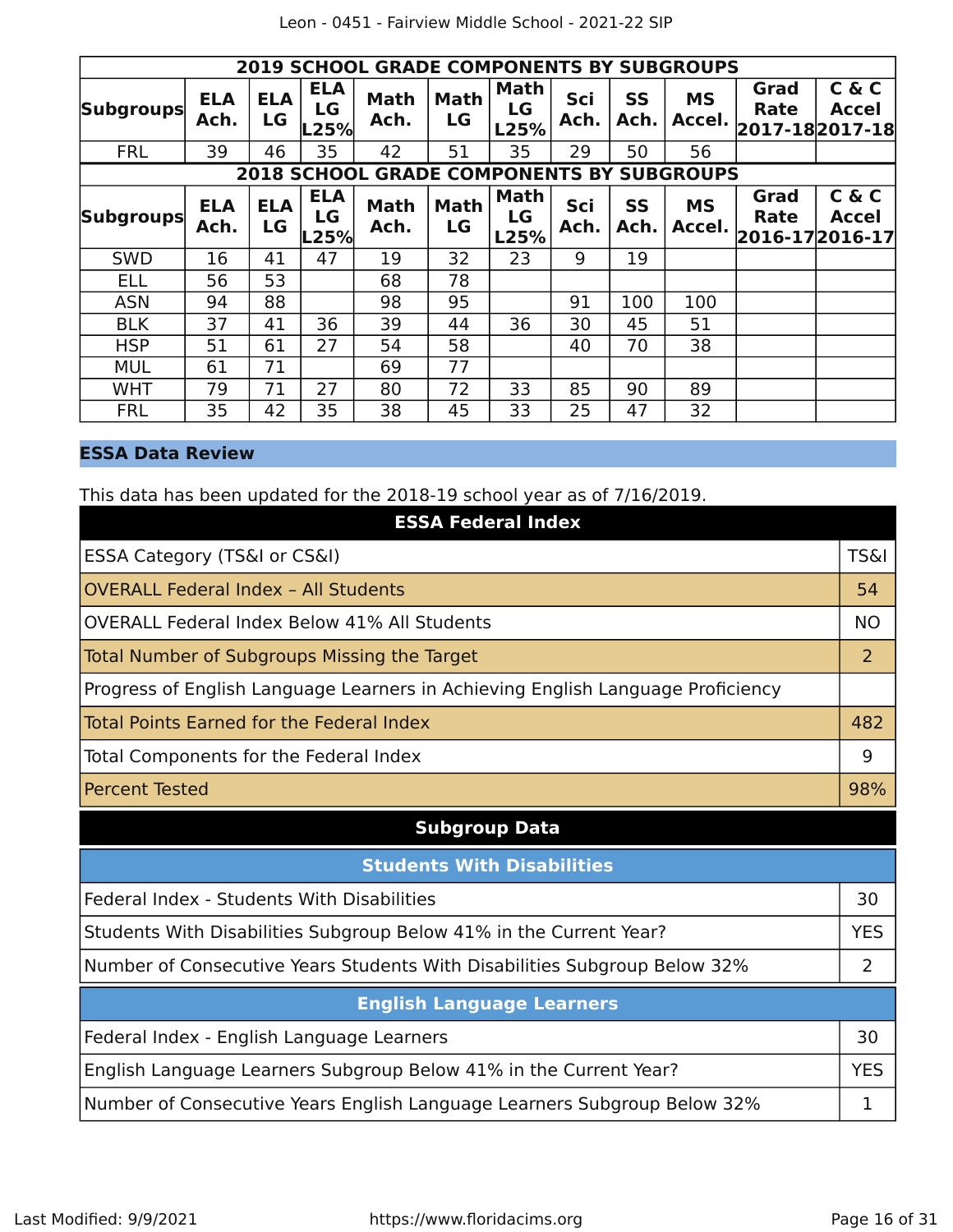Leon - 0451 - Fairview Middle School - 2021-22 SIP

| <b>Asian Students</b>                                                          |                |  |  |
|--------------------------------------------------------------------------------|----------------|--|--|
| Federal Index - Asian Students                                                 | 95             |  |  |
| Asian Students Subgroup Below 41% in the Current Year?                         | ΝO             |  |  |
| Number of Consecutive Years Asian Students Subgroup Below 32%                  | O              |  |  |
| <b>Black/African American Students</b>                                         |                |  |  |
| Federal Index - Black/African American Students                                | 43             |  |  |
| Black/African American Students Subgroup Below 41% in the Current Year?        | <b>NO</b>      |  |  |
| Number of Consecutive Years Black/African American Students Subgroup Below 32% | $\mathbf 0$    |  |  |
| <b>Hispanic Students</b>                                                       |                |  |  |
| Federal Index - Hispanic Students                                              | 57             |  |  |
| Hispanic Students Subgroup Below 41% in the Current Year?                      | <b>NO</b>      |  |  |
| Number of Consecutive Years Hispanic Students Subgroup Below 32%               | 0              |  |  |
| <b>Multiracial Students</b>                                                    |                |  |  |
| <b>Federal Index - Multiracial Students</b>                                    | 53             |  |  |
| Multiracial Students Subgroup Below 41% in the Current Year?                   | <b>NO</b>      |  |  |
| Number of Consecutive Years Multiracial Students Subgroup Below 32%            | 0              |  |  |
| <b>Native American Students</b>                                                |                |  |  |
| Federal Index - Native American Students                                       |                |  |  |
| Native American Students Subgroup Below 41% in the Current Year?               | N/A            |  |  |
| Number of Consecutive Years Native American Students Subgroup Below 32%        | 0              |  |  |
| <b>Pacific Islander Students</b>                                               |                |  |  |
| Federal Index - Pacific Islander Students                                      |                |  |  |
| Pacific Islander Students Subgroup Below 41% in the Current Year?              | N/A            |  |  |
| Number of Consecutive Years Pacific Islander Students Subgroup Below 32%       | $\overline{0}$ |  |  |
| <b>White Students</b>                                                          |                |  |  |
| Federal Index - White Students                                                 | 83             |  |  |
| White Students Subgroup Below 41% in the Current Year?                         | <b>NO</b>      |  |  |
| Number of Consecutive Years White Students Subgroup Below 32%                  | $\mathbf 0$    |  |  |
| <b>Economically Disadvantaged Students</b>                                     |                |  |  |
| Federal Index - Economically Disadvantaged Students                            | 43             |  |  |
| Economically Disadvantaged Students Subgroup Below 41% in the Current Year?    | NO.            |  |  |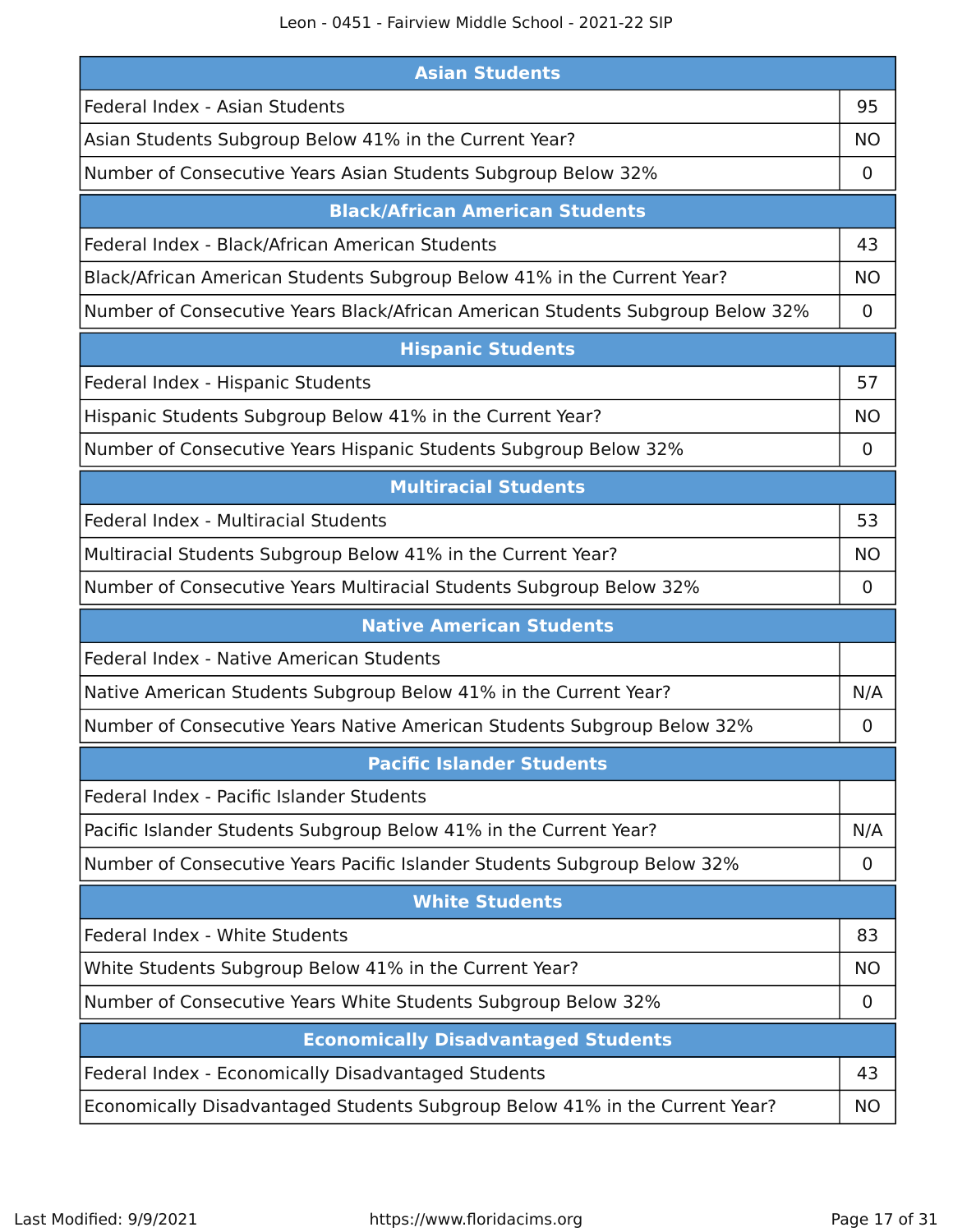### **Economically Disadvantaged Students**

Number of Consecutive Years Economically Disadvantaged Students Subgroup Below  $\begin{bmatrix} 0 \end{bmatrix}$ 

### **Analysis**

### **Data Analysis**

Answer the following analysis questions using the progress monitoring data and state assessment data, if applicable.

#### **What trends emerge across grade levels, subgroups and core content areas?**

The pandemic presents unusual circumstances for tracking school data and identifying trends. However, based on our school data from the past three years, science and learning gains for our bottom quartile students in both math and ELA were our lowest performing areas. Additionally, we see that our ESE and ELL students are further below proficiency compared to their typical and/or native English speaking peers.

Our school demonstrated 45% proficiency for science compared to the district average of 49% and the state average of 51%. While 98% of our students who took the Biology EOC demonstrated proficiency, only 19% of our 8th graders demonstrated proficiency on the NGSSS Science Assessment compared to the district average of 49% and the state average of 51%. In examining Fairview's Middle School's data for the past three years, we see that there has been a consistent decline in our science scores. Further, when we examine the performance of our bottom quartile students, Fairview students are scoring behind the district and the state for both math and ELA. Students increased from 35% to 37% in ELA from 2018 to 2019 but dropped significantly in 2020 to 26%. Students increased from 36% to 39% in Mathematics from 2018 to 2019 but dropped significantly in 2020 to 16%.

Most of Fairview's ESSA subgroups showed adequate progress but there are two groups of concern. Our students with disabilities (SWD) and our English Language Learners (ELL) are performing below state and federal expectations. Our Students with disabilities and English Language Learners were all significantly under performing based on the FPPI for 18-19 and subsequently, 19-20. The FPPI indicates that subgroups performing below 41% on the federal index should be targeted for improvement. The aforementioned groups scored 11% below the 41% threshold (30% for both groups).

### **What data components, based off progress monitoring and 2019 state assessments, demonstrate the greatest need for improvement?**

As stated above, our science performance, performance of our bottom quartile learners for ELA and math and the proficiency/gains of our ESE and ELL students demonstrate the greatest need for the achievement.

In addition, Civics scores declined from 63% to 53%, dropping Fairview's scores below the district average.

Undoubtedly, the pandemic played a huge role in the dips seen in our school's data and due to the fact that the majority of our students learned digitally last year, tracking and monitoring academic progress was a challenge.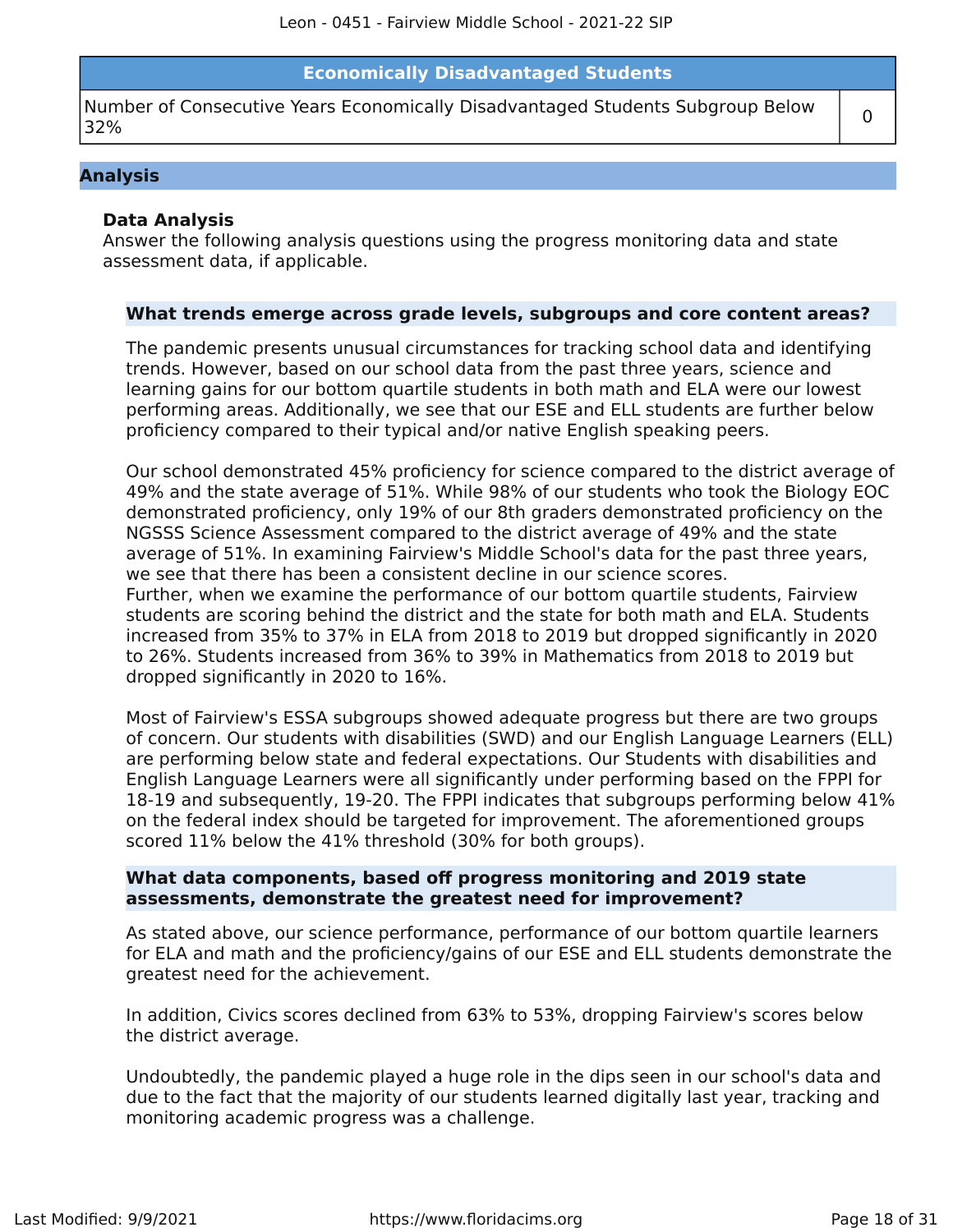### **What were the contributing factors to this need for improvement? What new actions would need to be taken to address this need for improvement?**

The contributing factors for these areas for improvement are as follows:

1. Led the district for number of students that selected to learn in our digital academy for the 20-21 school year.

2. Limited number of students on campus led to irregular progress monitoring and ability to predict student progress/gains.

3. New teachers in our 8th grade science classes and one Civics class.

4. Many of our ELL/ESE students fall in to our bottom quartile.

### **What data components, based off progress monitoring and 2019 state assessments, showed the most improvement?**

Based on the last data set and progress monitoring data available, Fairview's overall proficiency in mathematics increased by 3%. ESE and African American student subgroups showed an overall increase in proficiency in mathematics. Geometry EOC students were demonstrated 100% proficiency.

8th Grade ELA proficiency was at 50%.

SWD grew from 19% to 27% based on Civics progress monitoring throughout the year.

### **What were the contributing factors to this improvement? What new actions did your school take in this area?**

Veteran teachers and attention to progress monitoring data played an integral role in the improvement of these specific data components. Teachers helped to identify trends, notice gaps in teaching/learning and helped teachers to target specific students for interventions. Teachers adjusted pacing guides and curricular resources to meet the needs of their students. Targeted progress monitoring and intentional remediation for students top our list. We have also offered standards recovery and remediation in our homeroom courses and for targeted students, a standards recovery elective to address learning loss and gaps.

### **What strategies will need to be implemented in order to accelerate learning?**

Admin-Teacher-Student data chats Consistent progress monitoring and data review Appropriate Tier II interventions Reading in the Content Area Strategies Curricular Supports in the ESE Classrooms Instructional walkthroughs and feedback Common planning/collaborative planning

### **Based on the contributing factors and strategies identified to accelerate learning, describe the professional development opportunities that will be provided at the school to support teachers and leaders.**

Tier II Interventions in the Secondary Classroom (training provided by district developers) Learning Walks and Instructional Feedback (district developers) Utilizing UNIFY for Data Management and Analysis (district developers) Data Chats (Assistant Principal) Reading in the Content Area Strategies (encourage teachers to take the district reading endorsement; department chairs) Curricular Supports in the ESE Classrooms (department chairs/ESE teachers)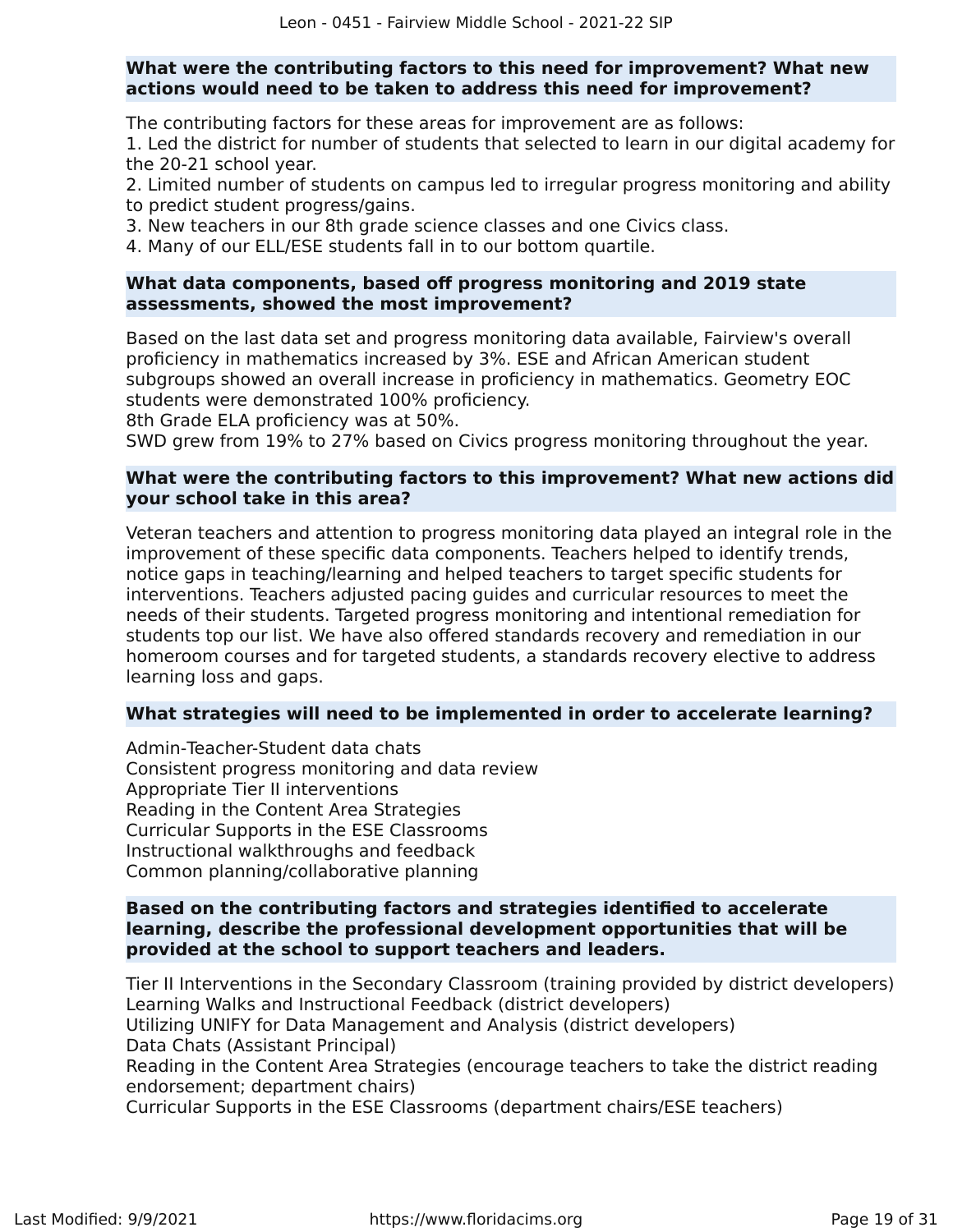### **Provide a description of the additional services that will be implemented to ensure sustainability of improvement in the next year and beyond.**

Quarterly data chats between administration and teachers will ensure the sustainability for the improvement strategies that we've listed for this year and beyond. A greater emphasis on Tier II, standards-based interventions will improve students' ability to demonstrate proficiency. Frequent visits to classrooms and explicit feedback to teachers from department chairs, developers and administration will add a layer of accountability for all.

### **Part III: Planning for Improvement**

<span id="page-19-0"></span>**Areas of Focus:**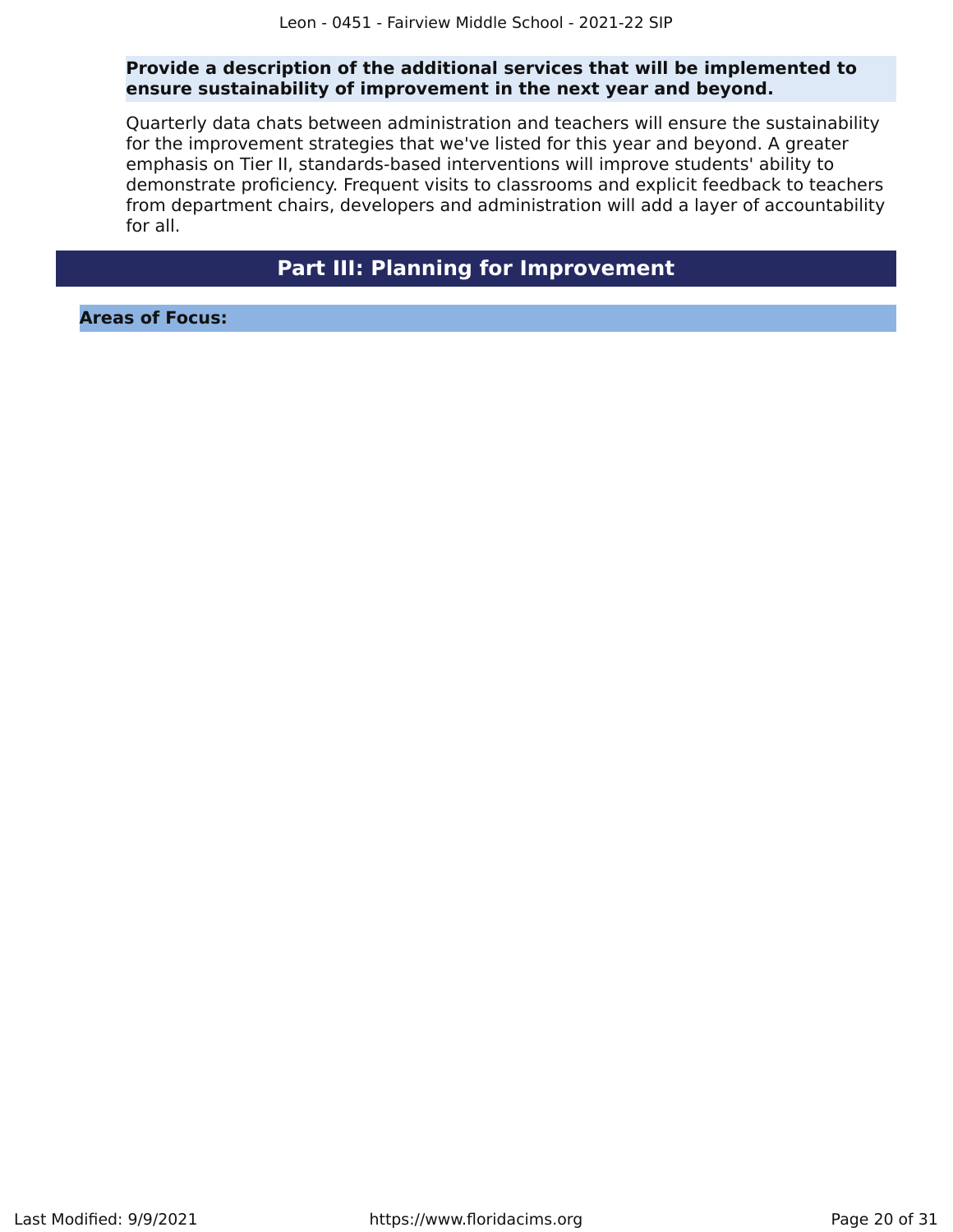| #1. Instructional Practice specifically relating to ELA                          |                                                                                                                                                                                                                                                                                                                                                                                                                                                                                                                                                                                                                                                                                                                                                                                                                                                                                                                                                                                                                                                                                                                                                                                                                                     |  |  |
|----------------------------------------------------------------------------------|-------------------------------------------------------------------------------------------------------------------------------------------------------------------------------------------------------------------------------------------------------------------------------------------------------------------------------------------------------------------------------------------------------------------------------------------------------------------------------------------------------------------------------------------------------------------------------------------------------------------------------------------------------------------------------------------------------------------------------------------------------------------------------------------------------------------------------------------------------------------------------------------------------------------------------------------------------------------------------------------------------------------------------------------------------------------------------------------------------------------------------------------------------------------------------------------------------------------------------------|--|--|
|                                                                                  | Reading comprehension and language are a cornerstone of all academic<br>work. With an increase of achievement level in the English Language Arts we<br>can expect to see growth in other subjects as well, such as Civics and<br>Science that rely heavily on reading comprehension of academic texts. As<br>well, we would expect to see an increase in the gains of our focus subgroups,<br>SWD and ELL.                                                                                                                                                                                                                                                                                                                                                                                                                                                                                                                                                                                                                                                                                                                                                                                                                          |  |  |
| <b>Area of</b><br><b>Focus</b><br><b>Description</b><br>and<br><b>Rationale:</b> | Reviewing 2019 and 2021 data, 6th grade performed at the lowest percentile<br>of proficiency within ELA. 8th grade has consistently had the highest<br>percentage of students testing at proficiency. Within subgroups, SWD and ELL<br>perform well below the school-wide proficiency percentile, as do our lowest<br>25th percentile students.                                                                                                                                                                                                                                                                                                                                                                                                                                                                                                                                                                                                                                                                                                                                                                                                                                                                                     |  |  |
|                                                                                  | In 2020-2021 many of our students were at home enrolled as DA students,<br>and there was a lack of stability, which is reflected in the significant drop<br>between 2019 and 2021 (FSA proficiency). Students are now back in class<br>and teachers need to be tackling fundamental benchmarks, to close the<br>learning gap. Steady progress monitoring will be implement to address<br>student achievement concerns/learning losses attributed to time away from<br>traditional instruction.                                                                                                                                                                                                                                                                                                                                                                                                                                                                                                                                                                                                                                                                                                                                      |  |  |
| <b>Outcome:</b>                                                                  | <b>Measureable</b> Fairview will increase the learning gains of the bottom quartile students in<br>ELA from 26% to 30%, an overall increase of 4%.                                                                                                                                                                                                                                                                                                                                                                                                                                                                                                                                                                                                                                                                                                                                                                                                                                                                                                                                                                                                                                                                                  |  |  |
| <b>Monitoring:</b>                                                               | <b>STAR Progress Monitoring</b><br>Language! Live Assessment Data<br><b>District Progress Monitoring</b><br><b>Student Data Chats</b><br><b>Teacher Data Chats</b>                                                                                                                                                                                                                                                                                                                                                                                                                                                                                                                                                                                                                                                                                                                                                                                                                                                                                                                                                                                                                                                                  |  |  |
| <b>Person</b><br>responsible<br>for<br>monitoring<br>outcome:                    | Jennifer Powell (powellj@leonschools.net)                                                                                                                                                                                                                                                                                                                                                                                                                                                                                                                                                                                                                                                                                                                                                                                                                                                                                                                                                                                                                                                                                                                                                                                           |  |  |
| <b>Evidence-</b><br>based<br><b>Strategy:</b>                                    | Class size reduction and teacher professional development on standards<br>based alignment and Tier II standards based interventions. Our reading<br>coach, department chair and district developers will visit classrooms and<br>provide non-evaluative feedback on lesson planning and instructional<br>practice. The reading coach will push in to classrooms and offer small group<br>pull out sessions. Data chats with the ELA department and APC will help hone<br>efforts to help build skills in deficient areas that will carry over to the ELA<br>classrooms. Students will have "data chats" with their ELA teachers to<br>understand where they are with their scaled score and what sort of<br>improvement they need to show in order to move up an achievement level or<br>sublevel. Data will be tracked monthly through STAR progress monitoring and<br>through Language! Live in our Intensive Reading classes. Level 1 students<br>will receive evidence based interventions through the Language! Live<br>curriculum provided in their intensive reading class. ELL students will utilize<br>Imagine Learning for language acquisition and reading skills support in their<br>ELA and Intensive Reading courses. |  |  |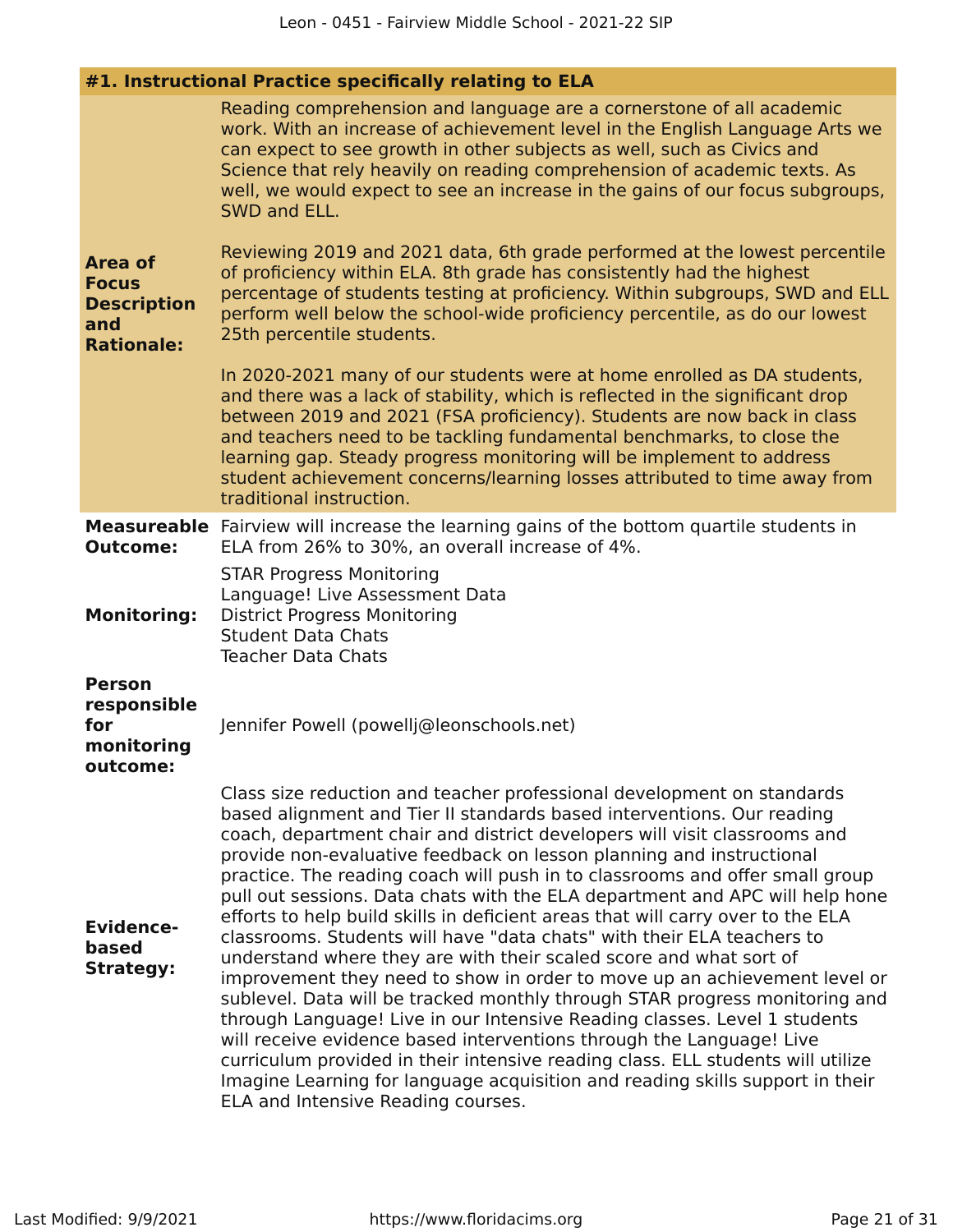| <b>Rationale</b><br>for<br><b>Evidence-</b><br>based | Ample research has indicated that children in smaller classes achieve better<br>outcomes, both academic and otherwise, and that class size reduction can be<br>an effective strategy for closing racially or socioeconomically based<br>achievement gaps. Intensive reading classes will be capped far below class<br>size restrictions to accommodate student learning and provide for more<br>specialized, one on one instruction. |
|------------------------------------------------------|--------------------------------------------------------------------------------------------------------------------------------------------------------------------------------------------------------------------------------------------------------------------------------------------------------------------------------------------------------------------------------------------------------------------------------------|
| <b>Strategy:</b>                                     | Teachers will receive professional development throughout the year to<br>enhance their understanding of the standards, appropriate interventions,                                                                                                                                                                                                                                                                                    |

### **Action Steps to Implement**

1. Perform current data analysis, set goals and begin tracking.

rigor and relevance and test preparation.

2. School-wide STAR Progress Monitoring scheduled and communicated with staff, led by reading coach/testing coordinator.

3. Intensive Reading Language! Live Assessments and data tracking with reading teachers, reading coach, ese teachers and others.

4. Participate in District Progress Monitoring - track data and share outcomes. Identify instructional areas of weakness and formulate a plan for Tier II interventions.

5. Participate in department based learning walks and professional development on Tier II interventions.

6. Student Data Chats and Teacher Data Chats

7. Department chair meet with ESE teachers to provide detailed list of vocabulary/topics/ standards that can be supported in Learning Strategies classes.

8. Administrative walkthroughs and feedback.

### **Person**

**Responsible** Lee Cameron (cameronl@leonschools.net)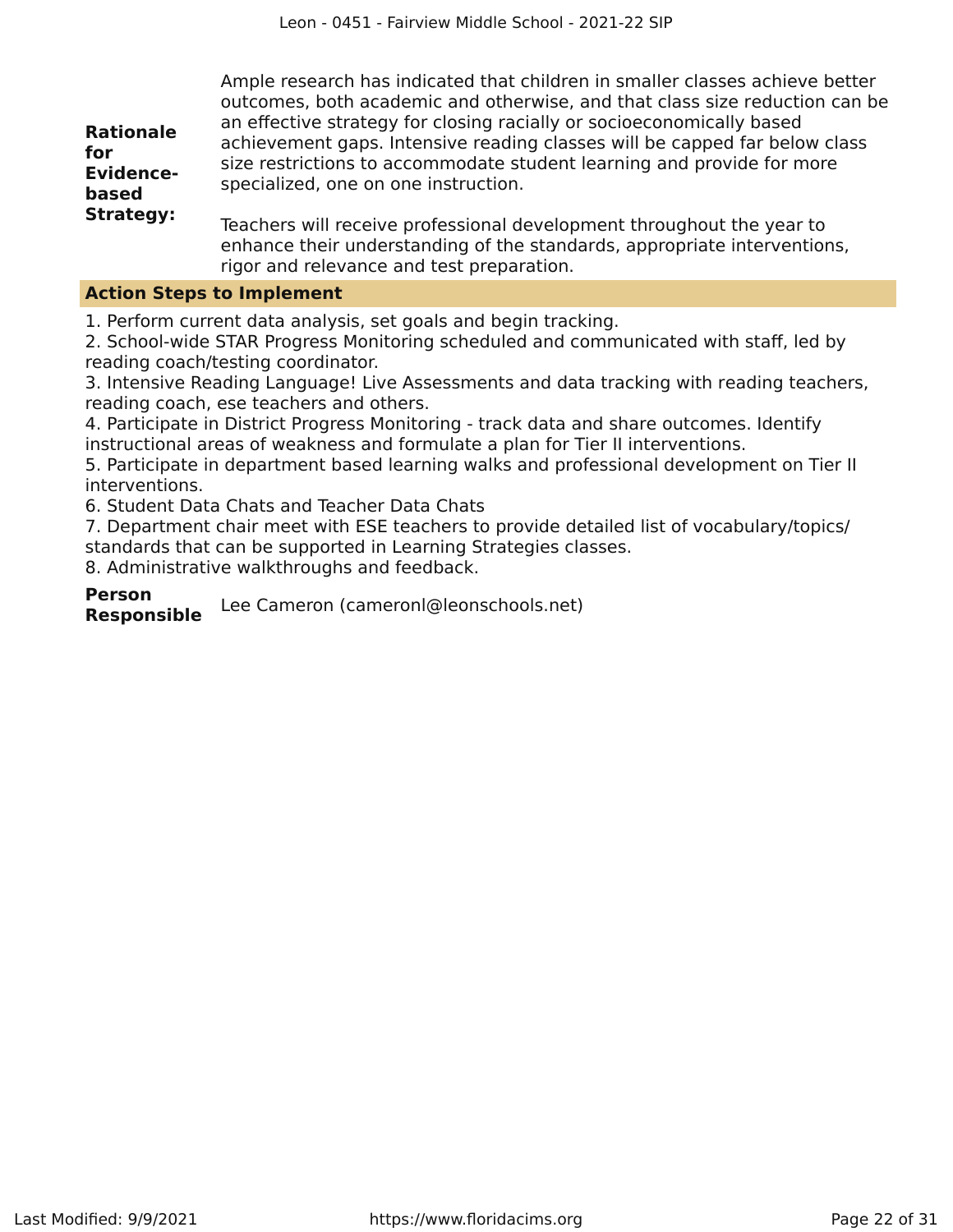| #2. Instructional Practice specifically relating to Math |  |  |  |  |
|----------------------------------------------------------|--|--|--|--|
|----------------------------------------------------------|--|--|--|--|

| <b>Area of</b><br><b>Focus</b><br><b>Description</b><br>and<br><b>Rationale:</b> | The students in our bottom quartile for mathematics showed the greatest<br>discrepancies and largest gap from the state average coming in at 16% for<br>the latest assessment, which is a decrease of 23% from the 2019-2020<br>school year. This achievement gap is broader than in previous years and so it<br>is a priority to halt the rift and span the divide.<br>Additionally, each grade level is below the state average, while 6th & 7th<br>grade are also below the district average. Algebra & Geometry are well<br>above the district & state averages. Students w/ disabilities have the lowest<br>percentage of achievement gains of all subgroups.<br>7th grade math has the lowest percentage of scoring a 3 or higher at 29%.<br>Our SWD population is also scoring lower than other subgroups.                                                         |
|----------------------------------------------------------------------------------|---------------------------------------------------------------------------------------------------------------------------------------------------------------------------------------------------------------------------------------------------------------------------------------------------------------------------------------------------------------------------------------------------------------------------------------------------------------------------------------------------------------------------------------------------------------------------------------------------------------------------------------------------------------------------------------------------------------------------------------------------------------------------------------------------------------------------------------------------------------------------|
| <b>Measureable</b>                                                               | Fairview will increase the learning gains of the bottom quartile students in<br>mathematics from 16% to 30%, an overall increase of 14%.                                                                                                                                                                                                                                                                                                                                                                                                                                                                                                                                                                                                                                                                                                                                  |
| <b>Outcome:</b>                                                                  | Overall math achievement will increase by 3% in each grade level (6th grade<br>goal 35%, 7th grade goal 33%, 8th grade goal is 37%)                                                                                                                                                                                                                                                                                                                                                                                                                                                                                                                                                                                                                                                                                                                                       |
| <b>Monitoring:</b>                                                               | <b>STAR Progress Monitoring</b><br>MobyMax Assessment Data<br><b>District Progress Monitoring</b><br><b>Student Data Chats</b><br><b>Teacher Data Chats</b><br>Developer Support/Walkthrough/Feedback                                                                                                                                                                                                                                                                                                                                                                                                                                                                                                                                                                                                                                                                     |
| <b>Person</b><br>responsible<br>for<br>monitoring<br>outcome:                    | Jennifer Powell (powellj@leonschools.net)                                                                                                                                                                                                                                                                                                                                                                                                                                                                                                                                                                                                                                                                                                                                                                                                                                 |
| <b>Evidence-</b><br>based<br><b>Strategy:</b>                                    | In addition to class size reduction and intentional scheduling (grade level<br>teams), teachers will scaffold and model for students how to obtain mastery<br>of math skills concepts and word problem decoding/comprehension through<br>the gradual release model and implement spiral review on a daily basis.                                                                                                                                                                                                                                                                                                                                                                                                                                                                                                                                                          |
| <b>Rationale</b><br>for<br><b>Evidence-</b><br>based<br><b>Strategy:</b>         | Some students lack basic math skills, especially SWD/ELL students, so it is<br>our goal to ensure the remediation of math skills concepts and provide<br>interventions so that students can perform at the appropriate academic level<br>for success. Students also lack vocabulary decoding skills which inhibits their<br>understanding of<br>math word problems. It is also our goal to ensure the vocabulary of decoding<br>skills and provide guidance so that students will become more independent.<br>For the gradual release method, teachers will engage students by modeling<br>for them what to do (I DO), practice with the class how to do with teacher<br>guided practice (WE DO), and allow the students to work collaboratively in<br>their groups (YOU DO IT TOGETHER) and finally allowing students to move<br>towards independence (YOU DO IT ALONE). |

### **Action Steps to Implement**

1. Perform current data analysis, set goals and begin tracking.

2. School-wide STAR Progress Monitoring scheduled and communicated with staff, led by reading coach/testing coordinator.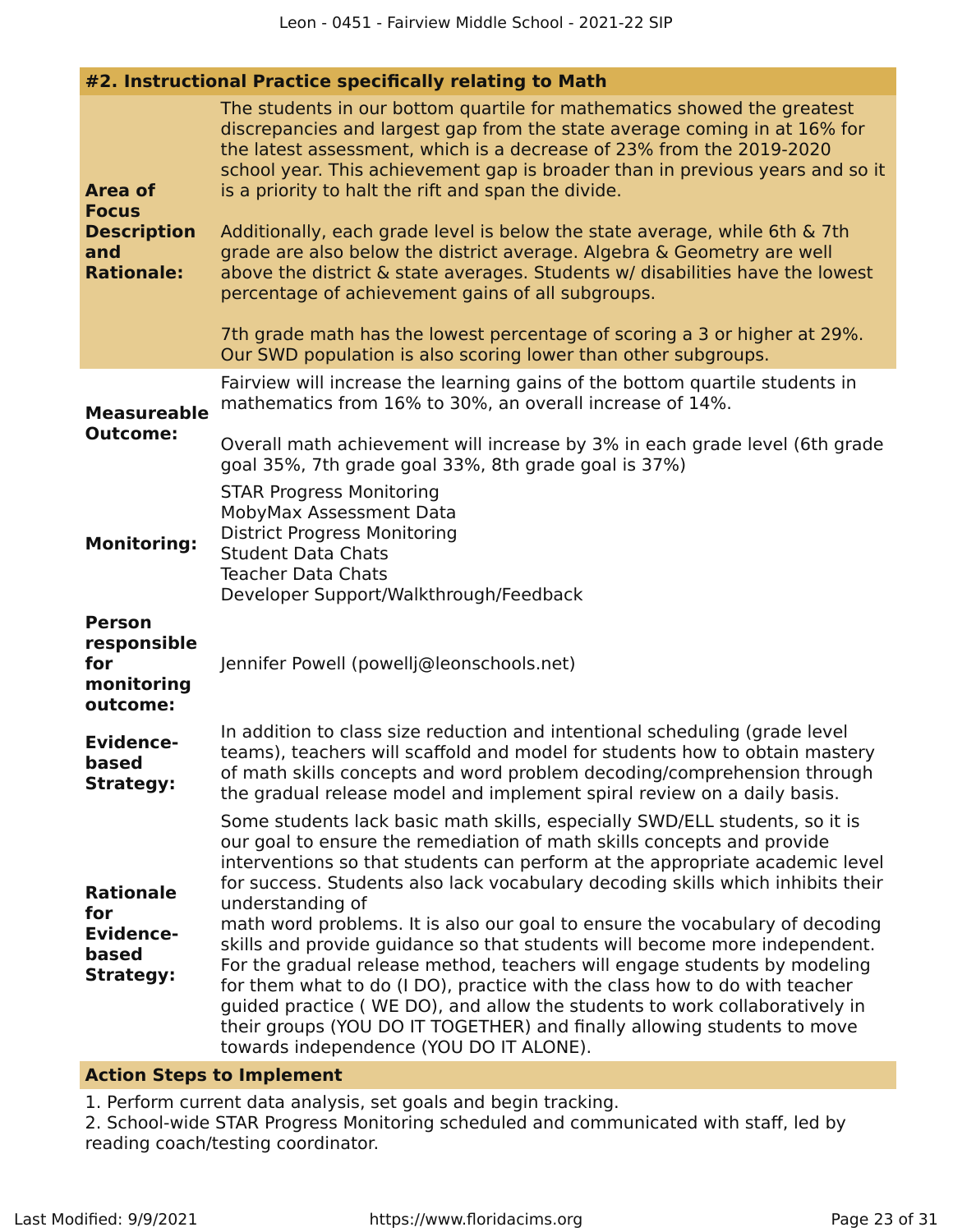3. UNIFY training provided by the district.

4. Participate in District Progress Monitoring - track data and share outcomes. Identify instructional areas of weakness and formulate a plan for Tier II interventions.

5. Participate in department based learning walks and professional development on Tier II interventions.

6. Student Data Chats and Teacher Data Chats

7. Department chair meet with ESE teachers to provide detailed list of vocabulary/topics/ standards that can be supported in Learning Strategies classes.

8. Administrative walkthroughs and feedback.

**Person**

Carl Weathersbee (weathersbeec@leonschools.net)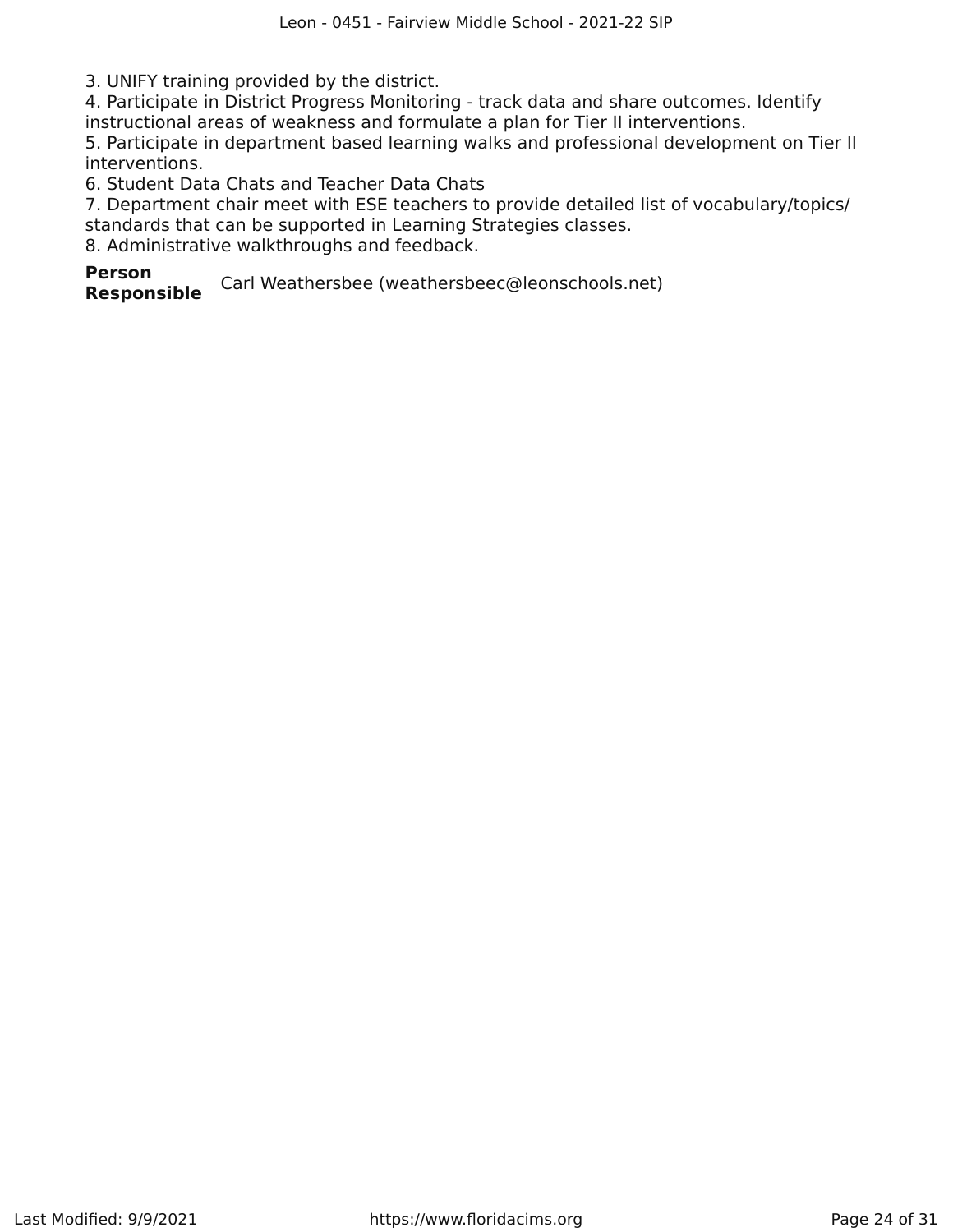| #3. ESSA Subgroup specifically relating to Students with Disabilities            |                                                                                                                                                                                                                                                                                                                                                                                   |  |  |
|----------------------------------------------------------------------------------|-----------------------------------------------------------------------------------------------------------------------------------------------------------------------------------------------------------------------------------------------------------------------------------------------------------------------------------------------------------------------------------|--|--|
| <b>Area of</b><br><b>Focus</b><br><b>Description</b><br>and<br><b>Rationale:</b> | In reviewing the state and school progress monitoring data, our students with<br>disabilities continue to need support in the areas of math, civics and science.<br>While we've seen an increase over the years in the overall achievement of<br>our students with disabilities in reading, as a whole, Fairview is still below<br>district and state averages for this subgroup. |  |  |
| <b>Measureable</b> 1. Reading<br><b>Outcome:</b>                                 | Increase the achievement of our SWD population by 5% in the following<br>achievement areas:<br>2. Math<br>3. Civics<br>4. Science                                                                                                                                                                                                                                                 |  |  |
| <b>Monitoring:</b>                                                               | IEP meetings<br><b>Student Data Chats</b><br><b>Teacher Data Chats</b><br><b>STAR Progress Monitoring</b><br>MobyMax Assessment Data<br><b>District Progress Monitoring</b><br>Teacher support/Walkthrough/Feedback                                                                                                                                                               |  |  |
| <b>Person</b><br>responsible<br>for<br>monitoring<br>outcome:                    | Beverly Kerrison (kerrisonb@leonschools.net)                                                                                                                                                                                                                                                                                                                                      |  |  |
| <b>Evidence-</b><br>based<br><b>Strategy:</b>                                    | Reduction in class size<br>Building academic/content specific vocabulary increases student<br>achievement in core classes                                                                                                                                                                                                                                                         |  |  |
| <b>Rationale</b><br>for<br><b>Evidence-</b><br>based<br><b>Strategy:</b>         | Reduction in class size support student IEPs and increase student<br>performance. Learning strategies classes are largely homogenous by grade<br>level to support the action items below.                                                                                                                                                                                         |  |  |

### **Action Steps to Implement**

Learning Strategies classes will dedicate two days a week to help in the lowest areas school wide with a grade level focus for each class. In 8th grade learning strategies classes, we will work on Science Vocabulary. In 7th grade learning strategies we will work on Civics Vocabulary. And, in 6th grade, we will work on Reading comprehension. For the future we will flex to the data, adding support in the lowest areas.

**Person Responsible** Harry Wright (wrighth@leonschools.net)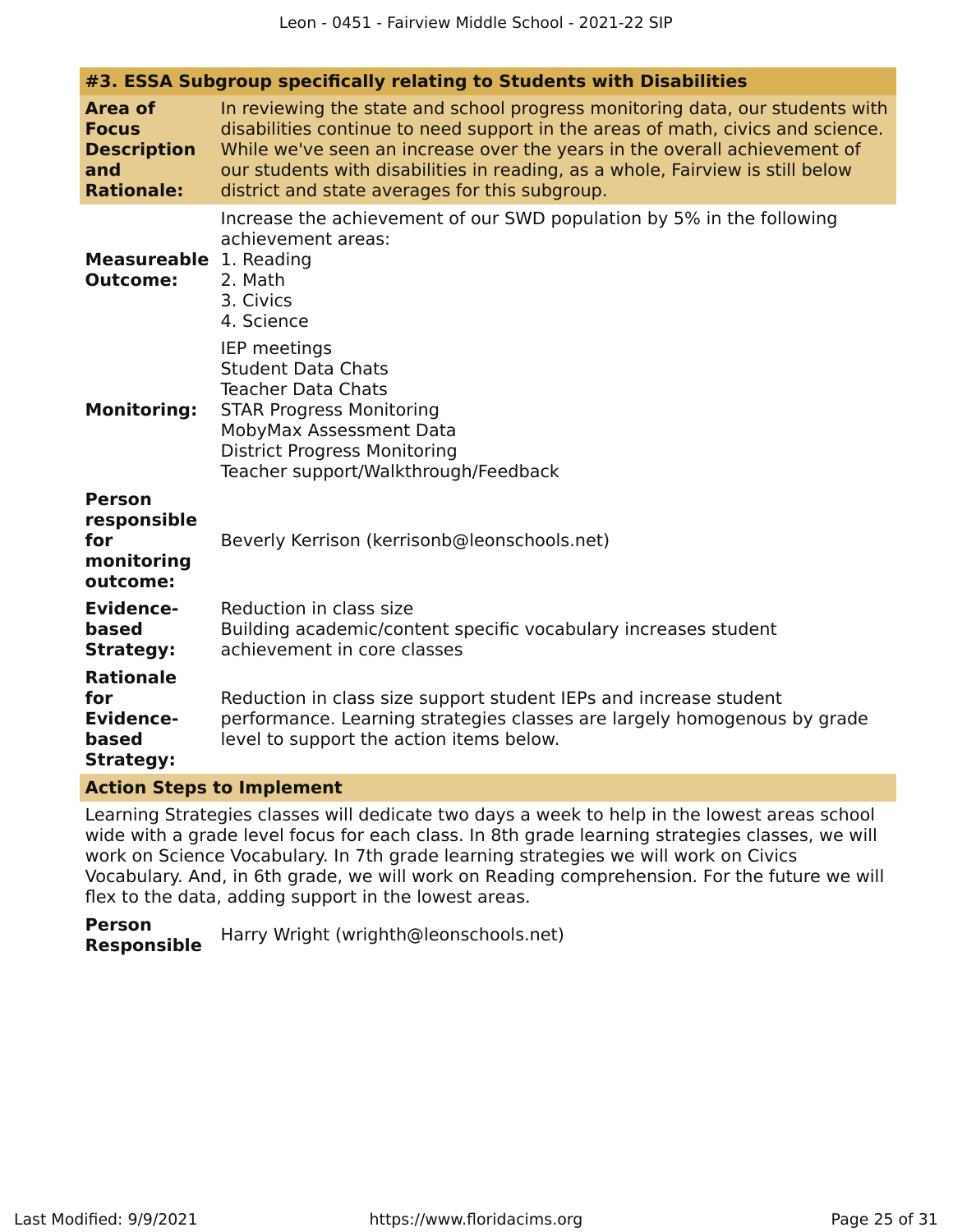|                                                                                  | #4. ESSA Subgroup specifically relating to English Language Learners                                                                                                                                                                                                                                                                                                               |
|----------------------------------------------------------------------------------|------------------------------------------------------------------------------------------------------------------------------------------------------------------------------------------------------------------------------------------------------------------------------------------------------------------------------------------------------------------------------------|
| <b>Area of</b><br><b>Focus</b><br><b>Description</b><br>and<br><b>Rationale:</b> | In reviewing the state and school progress monitoring data, our English<br>Language Learners continue to need support in the areas of reading and<br>science. Fairview is still below district and state averages for this subgroup.                                                                                                                                               |
| <b>Measureable</b><br><b>Outcome:</b>                                            | Our ELL population will increase overall achievement by 3% in these areas:<br>1. Reading<br>2. Science<br>ELL meetings                                                                                                                                                                                                                                                             |
| <b>Monitoring:</b>                                                               | <b>Student Data Chats</b><br><b>Teacher Data Chats</b><br><b>STAR Progress Monitoring</b><br>MobyMax Assessment Data<br><b>District Progress Monitoring</b><br>Teacher support/Walkthrough/Feedback<br>Increased teacher compliance with ESOL training/endorsement                                                                                                                 |
| <b>Person</b><br>responsible<br>for<br>monitoring<br>outcome:                    | [no one identified]                                                                                                                                                                                                                                                                                                                                                                |
| <b>Evidence-</b><br>based<br><b>Strategy:</b>                                    | Teachers will be trained bi-annually on "best practices" for addressing<br>classroom literacy with ELL students.                                                                                                                                                                                                                                                                   |
| <b>Rationale</b><br>for<br><b>Evidence-</b><br>based<br><b>Strategy:</b>         | Teachers that have the necessary tools in their toolbox to teach ELL students<br>are better equipped to address their learning needs and language acquisition<br>simultaneously. Our resident ELL expert provides access to materials,<br>bilingual dictionaries, and trains our teacher biannually to ensure that they<br>are utilizing best practices for teaching ELL students. |
| <b>Action Steps to Implement</b>                                                 |                                                                                                                                                                                                                                                                                                                                                                                    |
|                                                                                  | 1. Inform teachers that are required to complete additional ESOL coursework for compliance                                                                                                                                                                                                                                                                                         |

2. ESOL Coordinator communicates with teachers about new/returning ELL students.

3. ESOL Coordinator holds annual meetings to set goals and review progress on students.

4. Teachers/students participate in data chats to review progress and adjust instruction accordingly.

5. ESOL coordinator provides best practices training biannually.

**Person Responsible** [no one identified]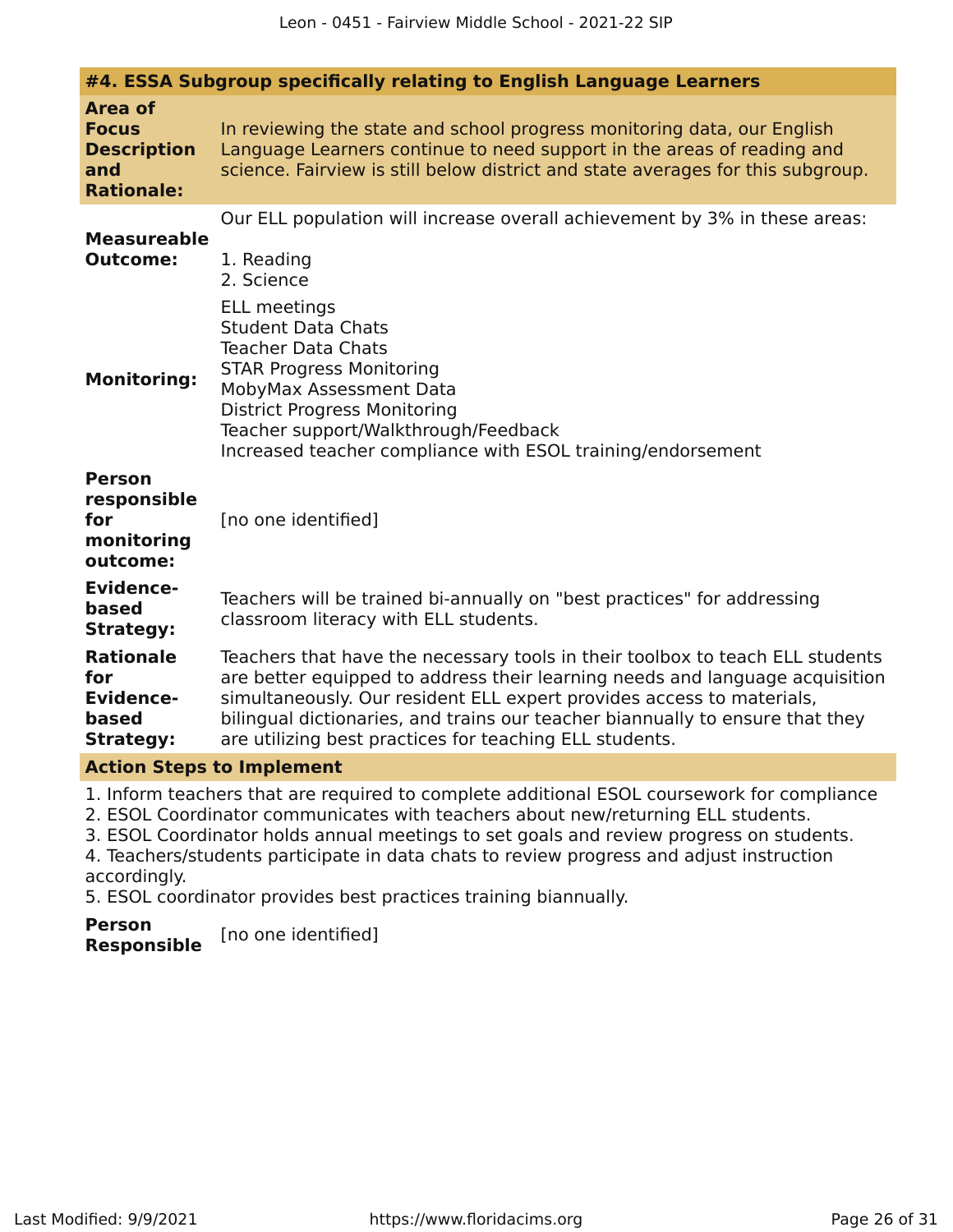| #5. Instructional Practice specifically relating to Science                      |                                                                                                                                                                                                                                                                                                                                                                                                                                                                                                                                                                                                                                                                                                                                                                                                                                                                                                                                                                                                                                                                                                                             |  |  |
|----------------------------------------------------------------------------------|-----------------------------------------------------------------------------------------------------------------------------------------------------------------------------------------------------------------------------------------------------------------------------------------------------------------------------------------------------------------------------------------------------------------------------------------------------------------------------------------------------------------------------------------------------------------------------------------------------------------------------------------------------------------------------------------------------------------------------------------------------------------------------------------------------------------------------------------------------------------------------------------------------------------------------------------------------------------------------------------------------------------------------------------------------------------------------------------------------------------------------|--|--|
| <b>Area of</b><br><b>Focus</b><br><b>Description</b><br>and<br><b>Rationale:</b> | 18% of 8th grade students were proficient in the NGSSS/FCAT 2.0 Science<br>Assessment.                                                                                                                                                                                                                                                                                                                                                                                                                                                                                                                                                                                                                                                                                                                                                                                                                                                                                                                                                                                                                                      |  |  |
| <b>Outcome:</b>                                                                  | <b>Measureable</b> 28% of 8th Grade students will demonstrate proficiency on the NGSSS/FCAT<br>2.0 Science Assessment.<br>Student performance on class assessments (when assessments have reading                                                                                                                                                                                                                                                                                                                                                                                                                                                                                                                                                                                                                                                                                                                                                                                                                                                                                                                           |  |  |
| <b>Monitoring:</b>                                                               | and vocabulary components) on progress monitoring assessments, and in<br>Reading Classes.                                                                                                                                                                                                                                                                                                                                                                                                                                                                                                                                                                                                                                                                                                                                                                                                                                                                                                                                                                                                                                   |  |  |
| <b>Person</b><br>responsible<br>for<br>monitoring<br>outcome:                    | Jennifer Powell (powellj@leonschools.net)                                                                                                                                                                                                                                                                                                                                                                                                                                                                                                                                                                                                                                                                                                                                                                                                                                                                                                                                                                                                                                                                                   |  |  |
| <b>Evidence-</b><br>based<br><b>Strategy:</b>                                    | Science teachers will utilize reading comprehension strategies like note-<br>taking, identifying claim, evidence, & reasoning (CER), and outlines;<br>vocabulary building activities with Frayer models. Science vocabulary will be<br>taught, reviewed and interacted with in the ESE support classes.                                                                                                                                                                                                                                                                                                                                                                                                                                                                                                                                                                                                                                                                                                                                                                                                                     |  |  |
| <b>Rationale</b><br>for<br><b>Evidence-</b><br>based<br><b>Strategy:</b>         | These are strategies that can increase vocabulary and reading<br>comprehension which will lead to a deeper understanding of science content<br>and improve FCAT scores. This strategy will ensure that students receive<br>support from teachers so they:<br>(1) have an understanding of the meaning and root of key vocabulary terms;<br>(2) can make connections between labs and/or hands on experiences and the<br>content<br>(3) are mastering the annually assessed benchmarks<br>(4) are provided with test taking skills strategies so they can accurately<br>answer FSSA<br>type questions<br>(5) remember the learned content from 6th -8th grade;<br>(6) can effectively take notes (guided notes and independent notes)<br>7) complete homework, review, and study independently outside of class.<br>Evidence that supports the need for this strategy is that the NGSSS reveals<br>the two weakest clusters are Nature of Science and Life Science and the<br>number of students that were a few questions away from achieving<br>proficiency if their confidence and competence had been built at a higher. |  |  |

### **Action Steps to Implement**

1. Developer led training on reading in the content area.

2. Department chair classroom visits, lesson plan reviews, department meeting, etc.

3. Monitoring teacher lesson plans and Canvas for evidence of reading the in the content area strategies.

4. District developer for science support 8th grade teachers with learning walks and nonevaluative feedback.

5. Student Data Chats, Teacher Data Chats

6. Department chair meet with ESE teachers to provide detailed list of vocabulary/topics/ standards that can be supported in Learning Strategies classes.

7. Administrative walkthroughs and feedback.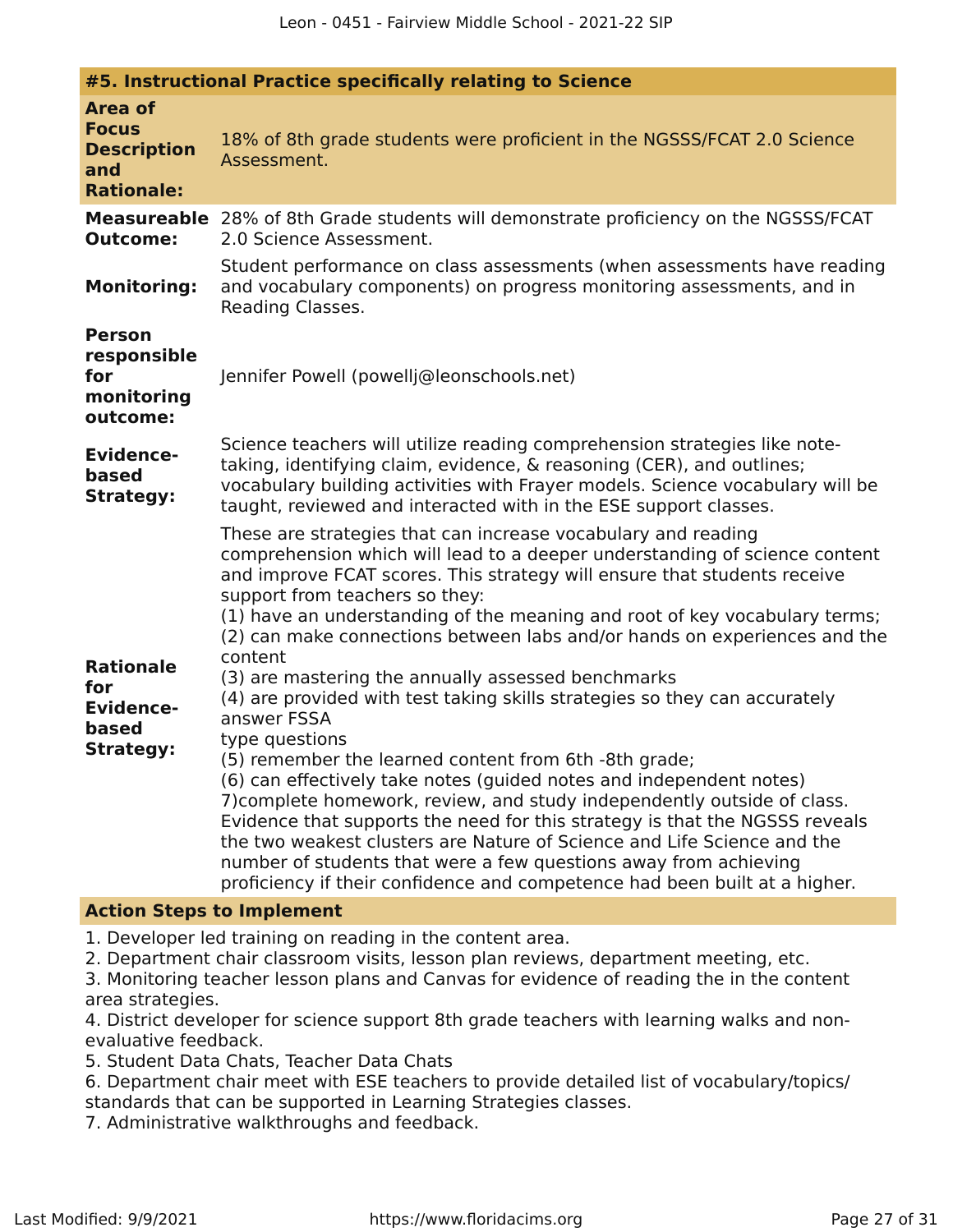**Person Responsible** Jennifer Cameron (cameronj@leonschools.net)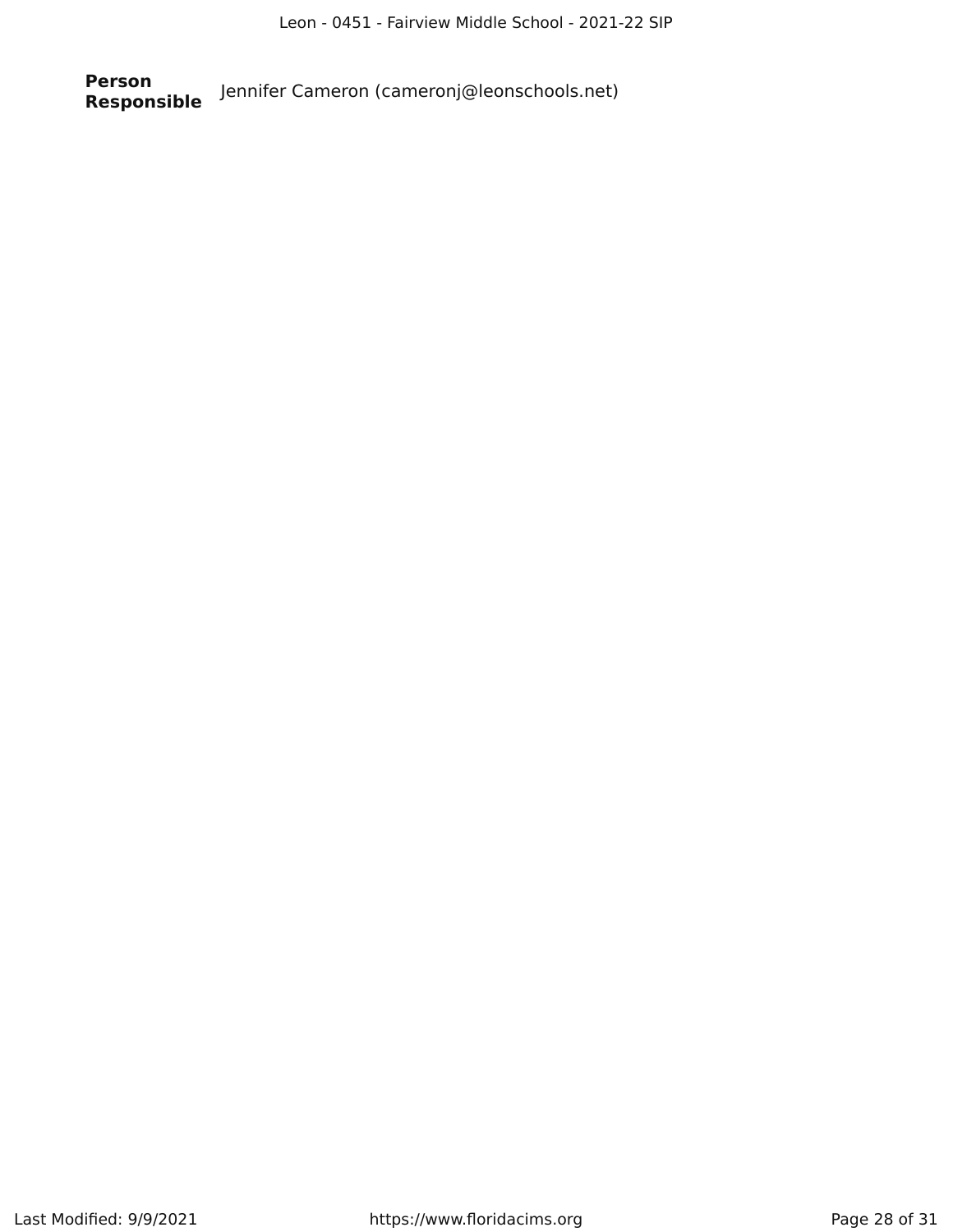| #6. Instructional Practice specifically relating to Social Studies               |                                                                                                                                                                                                                                                                                                                                                                                                                |  |  |
|----------------------------------------------------------------------------------|----------------------------------------------------------------------------------------------------------------------------------------------------------------------------------------------------------------------------------------------------------------------------------------------------------------------------------------------------------------------------------------------------------------|--|--|
| <b>Area of</b><br><b>Focus</b><br><b>Description</b><br>and<br><b>Rationale:</b> | Civics scores at Fairview have continued to decrease over the past three<br>years and have fallen below the state and district average.                                                                                                                                                                                                                                                                        |  |  |
| <b>Measureable</b><br><b>Outcome:</b>                                            | 65% of Civics students will demonstrate proficiency on the End of Course<br>Assessment.                                                                                                                                                                                                                                                                                                                        |  |  |
| <b>Monitoring:</b>                                                               | Fairview Middle School civics teachers will be required to utilize the LCS<br>Civics curriculum with fidelity. Teachers will attend professional development<br>with other teachers across the district and will meet monthly with the<br>assistant principal to review data, plan for instruction, and create hands-on,<br>experiential learning activities.                                                  |  |  |
| <b>Person</b><br>responsible<br>for<br>monitoring<br>outcome:                    | Jennifer Powell (powellj@leonschools.net)                                                                                                                                                                                                                                                                                                                                                                      |  |  |
| <b>Evidence-</b><br>based<br><b>Strategy:</b>                                    | Fairview Middle School will utilized the LCS district curriculum and pacing<br>guide. Modeling, learning walks and peer coaching will be provided to<br>support our overall school improvement in this achievement area.                                                                                                                                                                                       |  |  |
| <b>Rationale</b><br>for<br><b>Evidence-</b><br>based<br><b>Strategy:</b>         | All other schools in the district that utilize this curriculum out-perform those<br>that do not use the curriculum. This proven curriculum sufficiently prepares<br>students to perform on the Civics EOC and adequately prepares them for<br>future social studies classes as it incorporates stimulus based questions,<br>reading in the content area, vocabulary enhancement and test taking<br>strategies. |  |  |

### **Action Steps to Implement**

1. All 7th graders participating in ESE Learning Strategies classes will be utilizing civics based articles and comprehension strategies starting in the second semester to increase civics awareness in preparation for the Civics EOC.

2. The school will follow the district developed curriculum map for civics throughout the year and utilize materials to build background knowledge and concepts in Civics.

3. Teachers will attend LCS Civics curriculum professional development trainings.

4. Teachers will meet monthly with assistant principal to plan for instruction and review data.

5. Teachers will create classroom assessments that model the Civics EOC per the test items specification. By using the test item specification, teachers will create tests with questions that will mirror complexity, test structure, stimulus based approach so that students are familiar with the structure of the questions that they will see on the EOC. Quarterly professional development is provided to Civics teachers regarding the EOC, assessment development and standards alignment to support this action step.

6. Student Data Chats, Teacher Data Chats with APC

7. Department chair meet with ESE teachers to provide detailed list of vocabulary/topics/ standards that can be supported in Learning Strategies classes.

8. Administrative walkthroughs and feedback.

**Person**

**Responsible** Cameron Thompson (thompsonc1@leonschools.net)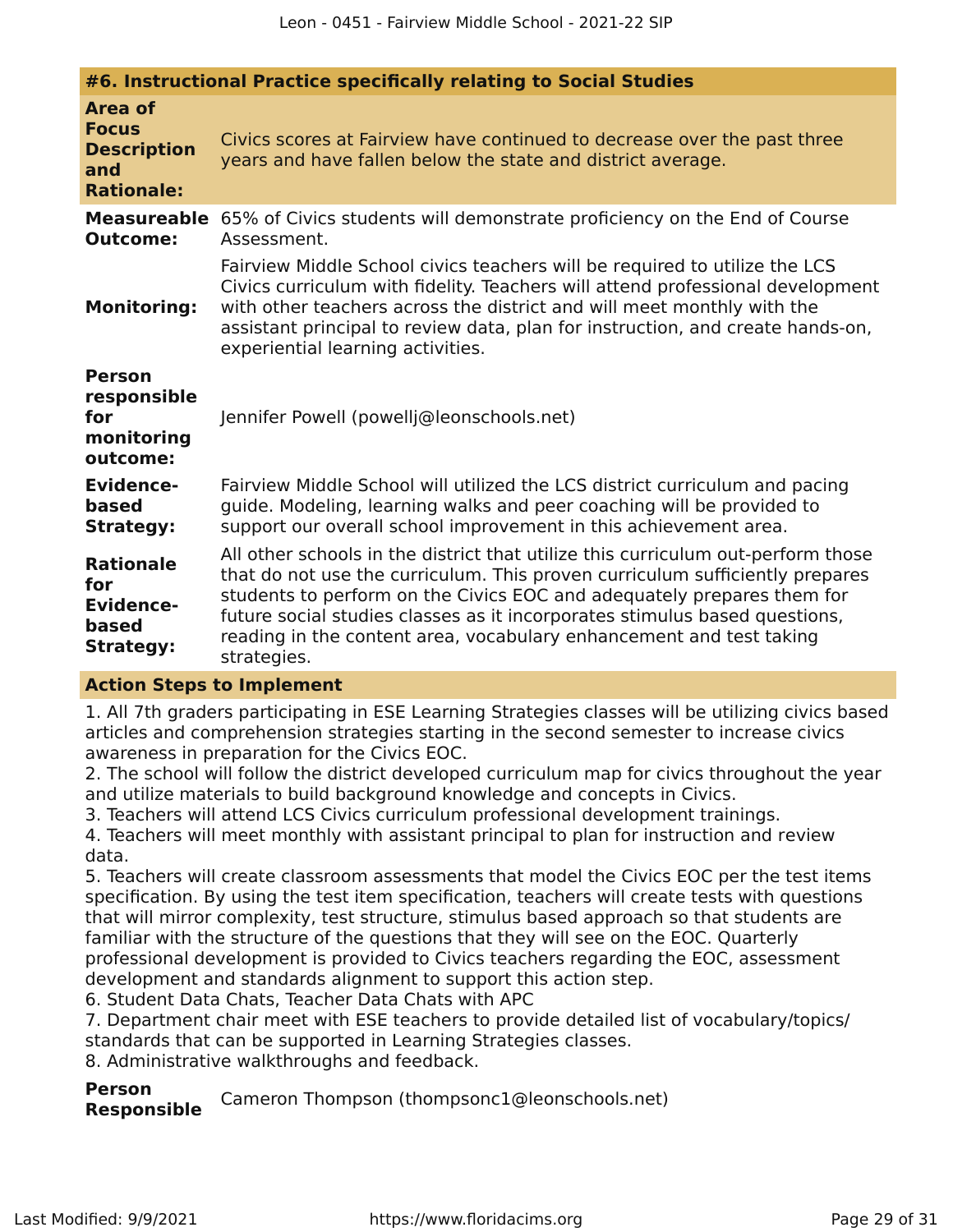### **Additional Schoolwide Improvement Priorities**

Using the [SafeSchoolsforAlex.org,](https://www.safeschoolsforalex.org/fl-school-safety-dashboard/) compare the discipline data of the school to discipline data across the state and provide primary or secondary areas of concern that the school will monitor during the upcoming school year. Include how the school culture and environment will be monitored through the lens of behavior or discipline data.

**Fairview ranked #2 locally and #64 in the state. All of the categories were low or very low in violent incidences, property incidences and drug/public order incidences. Our rate of out of school suspensions has continued to decline. Fairview places an emphasis on Non-Violent Communication training for both staff and students. This nontraditional approach to communication encourages our Fairview stakeholders to lead with empathy first and identify needs before placing judgment and consequences. We intend to continue to utilize this training school-wide and anticipate a further reduction in our discipline numbers as a result of this communication training. We utilize the MTSS process for identification and intervention purposes as well as PBIS supports to reward positive behaviors/interactions.**

### **Part IV: Positive Culture & Environment**

<span id="page-29-0"></span>A positive school culture and environment reflects: a supportive and fulfilling environment, learning conditions that meet the needs of all students, people who are sure of their roles and relationships in student learning, and a culture that values trust, respect and high expectations. Consulting with various stakeholder groups to employ school improvement strategies that impact the positive school culture and environment are critical. Stakeholder groups more proximal to the school include teachers, students, and families of students, volunteers, and school board members. Broad stakeholder groups include early childhood providers, community colleges and universities, social services, and business partners.

Stakeholders play a key role in school performance and addressing equity. Consulting various stakeholder groups is critical in formulating a statement of vision, mission, values, goals, and employing school improvement strategies.

### **Describe how the school addresses building a positive school culture and environment.**

A positive school climate exists when all stakeholders feel valued and respected. It can significantly increase and contribute to an effective teaching and learning environment by improving communication with ALL stakeholders, supporting ALL students academically, and encouraging respectful and caring relationships throughout the school.

Positive School Culture Focus Items: PBIS Restorative Practices Nonviolent Communication Training for faculty, staff and students Culturize Book Study with Administration, Department Chairs and Guidance